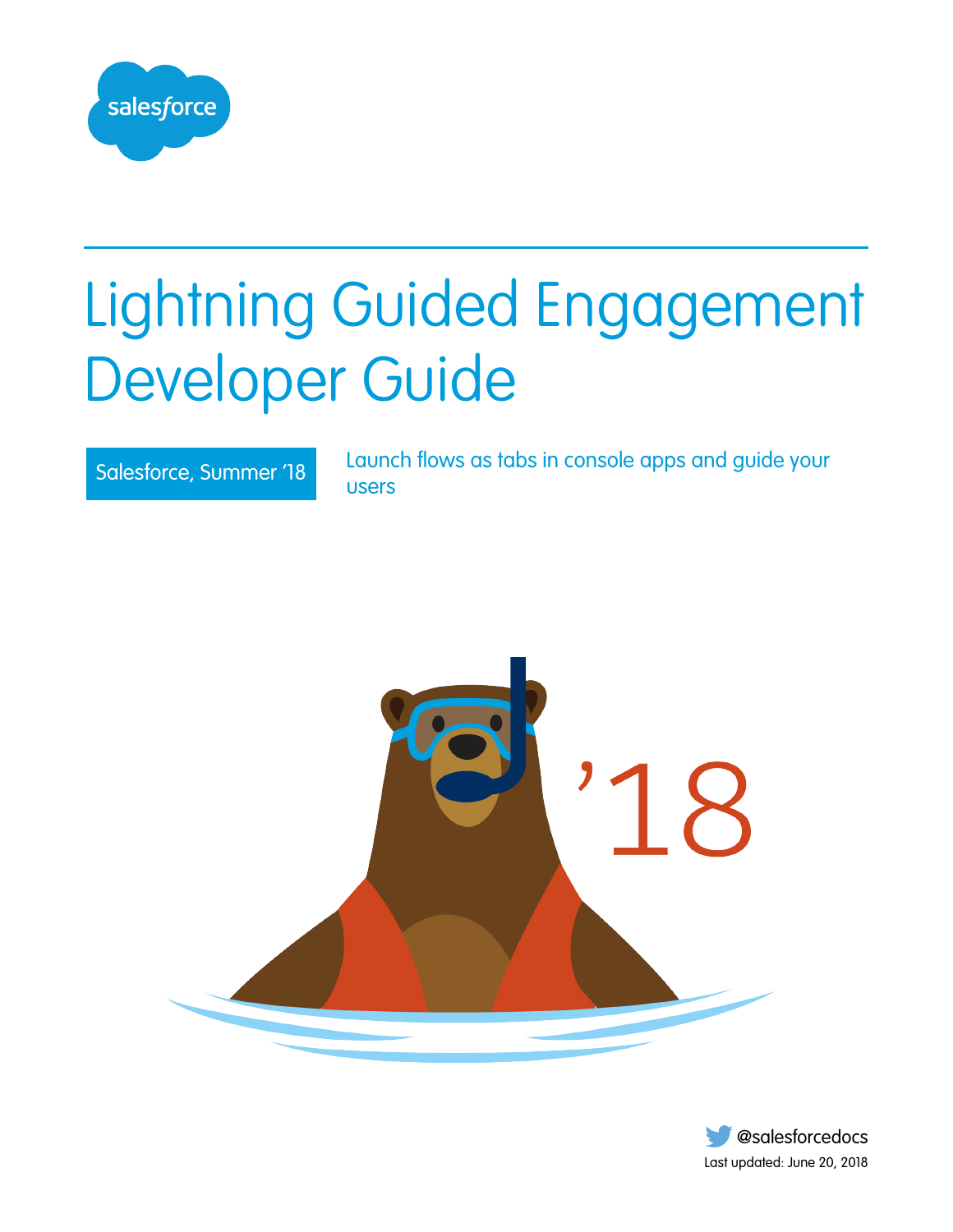© Copyright 2000–2018 salesforce.com, inc. All rights reserved. Salesforce is a registered trademark of salesforce.com, inc., as are other names and marks. Other marks appearing herein may be trademarks of their respective owners.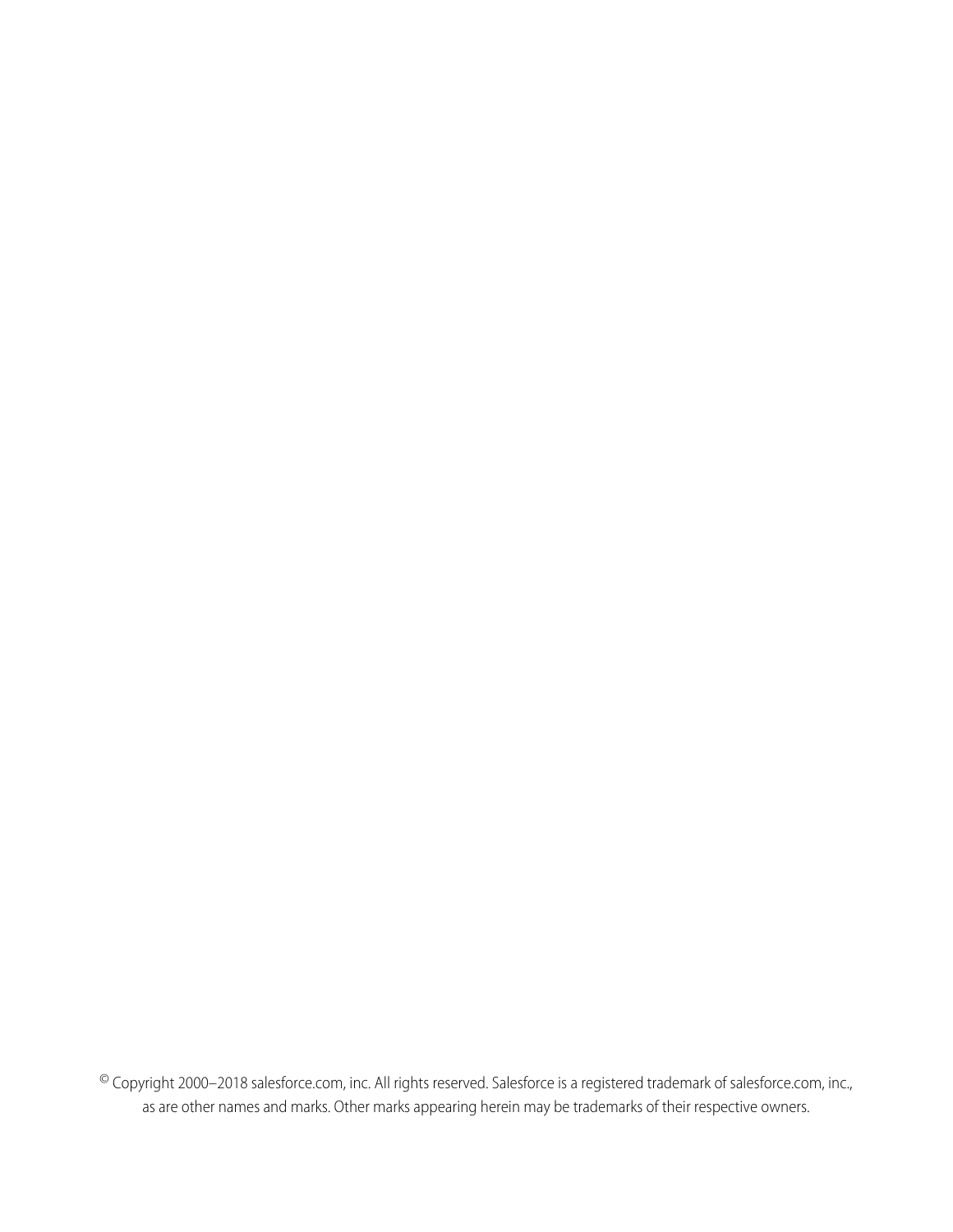# **CONTENTS**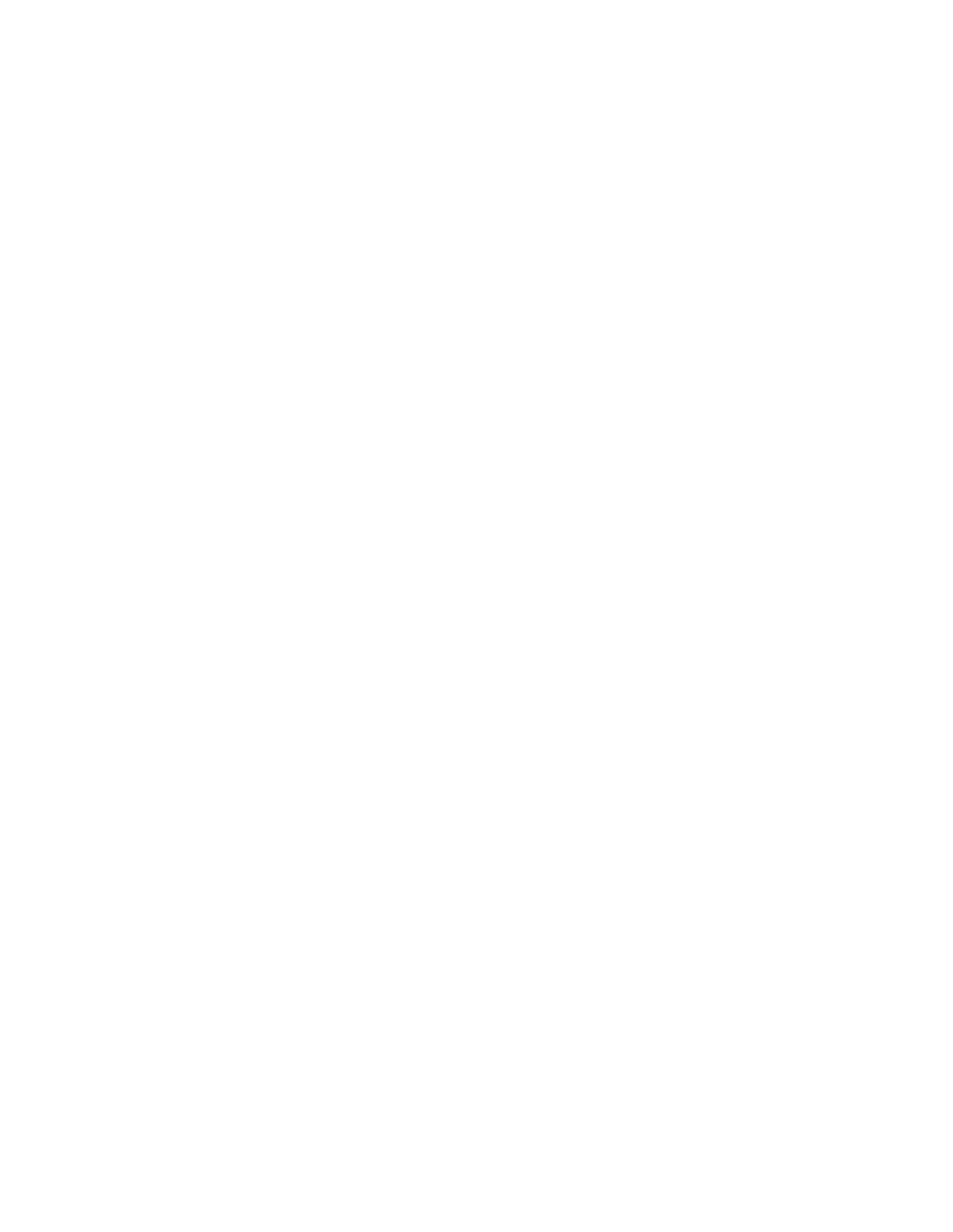# <span id="page-4-0"></span>LIGHTNING GUIDED ENGAGEMENT

Guide your users through multi-step processes with Lightning Guided Engagement, and associate records to flows using Salesforce automation tools. When a record that has an associated flow is opened in a console app, the flow is launched as a subtab. You can configure default flows for specific channels, like phone and chat, and specify which flows you want users to complete first and last. You can even package your Lightning Guided Engagement implementation to share it on the AppExchange.

Lightning Guided Engagement includes the following objects, features, and functionality:

- **•** Lightning flows
- **•** Salesforce process automation tools, like Process Builder
- **•** RecordAction junction object
- **•** Guided Action List component

This Lightning component lets you configure default channel-specific flows. For each channel, you can choose to auto-launch the first flow and also configure which flows to display first and last.

- **•** Lightning page templates that are optimized for viewing flows within the console
- **•** Open CTI softphone settings to allow screen pops to flows

### EDITIONS

Available in: Lightning Experience

Available in: **Essentials**, **Professional**, **Enterprise**, **Performance**, **Unlimited**, and **Developer** Editions

Lightning console apps are available for an extra cost to users with Salesforce Platform user licenses for certain products. Some restrictions apply. For pricing details, contact your Salesforce account executive.

To set up Lightning Guided Engagement, use the RecordAction object. This object lets you associate records to flows using Salesforce automation tools. After you set up your flows and processes, add the Guided Action List component to your Lightning pages to display your flows to users. When records are opened in the console and there's an associated flow, the flow is launched as a subtab. The Guided Action List component helps your users:

- **•** Identify which flows to complete for a specific record, and in which order
- **•** Pause and restart flows
- **•** View the stages in an active flow
- **•** Add more flows based on customer needs

Never heard of flows and process automation? Many of the tasks you assign, the emails you send, and other record updates are vital parts of your standard business processes. Instead of doing this repetitive work manually, you can configure processes to do it automatically. To learn more, check out the [Cloud Flow Designer Guide](https://developer.salesforce.com/docs/atlas.en-us.214.0.salesforce_vpm_guide.meta/salesforce_vpm_guide/vpm_intro.htm).

#### IN THIS SECTION:

### [Supported Apps, Channels, and Objects for Lightning Guided Engagement](#page-5-0)

Lightning Guided Engagement is supported in Lightning apps with console navigation, and with limited support in Lightning apps with standard navigation.

### [Lightning Guided Engagement Considerations](#page-5-1)

Learn about how packaging and the sharing model can impact your Lightning Guided Engagement implementation.

#### [Lightning Guided Engagement Sample Use Case Scenario](#page-6-0)

Lightning Guided Engagement is great for Service Cloud. When a support issue comes into the Service Console, a preconfigured flow can be associated to a new record and launched as a subtab of the case record. Agents walk through the flow and can add more flows based on the customer's needs.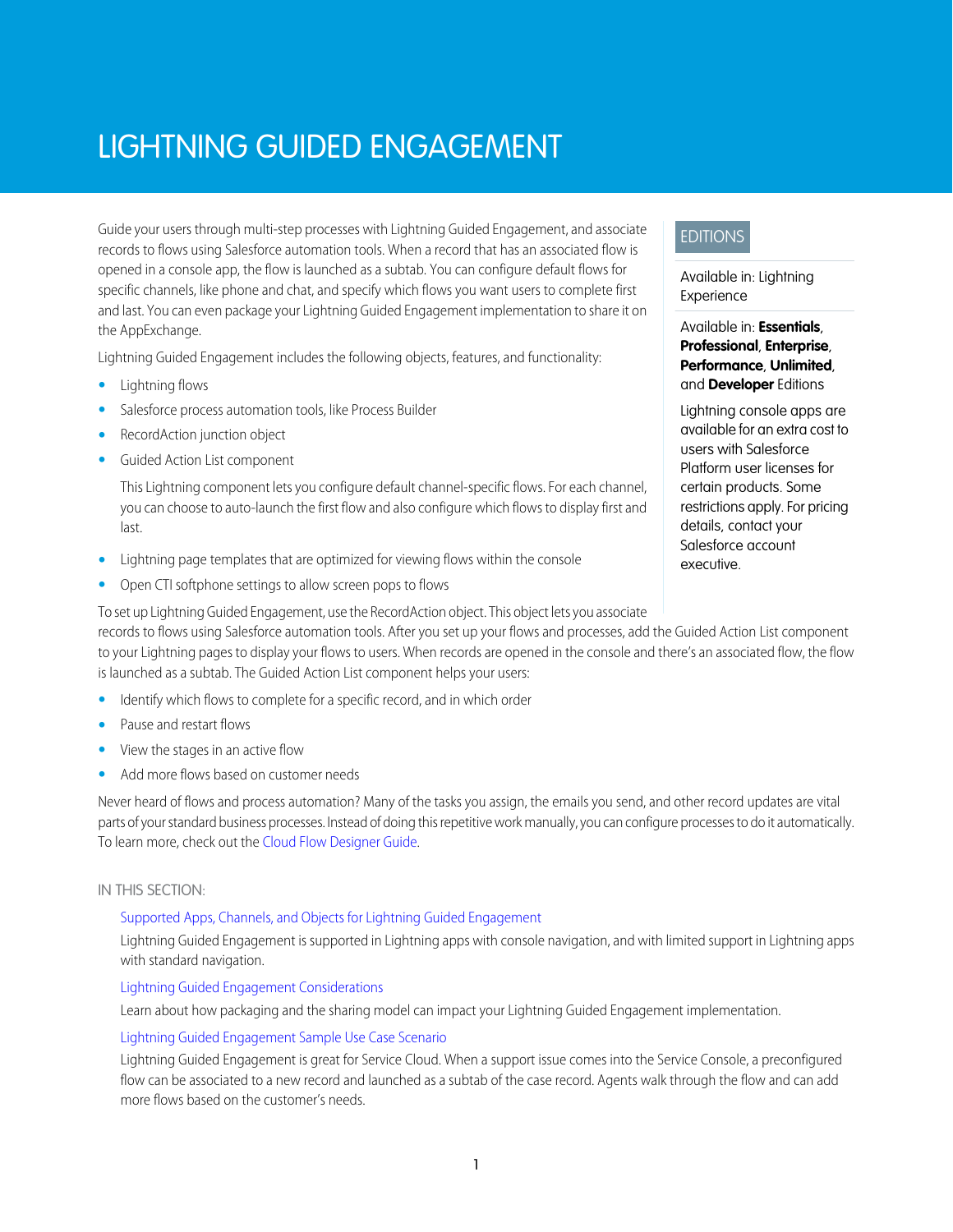### [Lightning Guided Engagement Implementation Checklist](#page-8-0)

Review the Lightning Guided Engagement checklist before you roll out your implementation.

### <span id="page-5-0"></span>Supported Apps, Channels, and Objects for Lightning Guided Engagement

Lightning Guided Engagement is supported in Lightning apps with console navigation, and with limited support in Lightning apps with standard navigation.

You can set up Lightning Guided Engagement to work with Open CTI for phone integration (including support for unknown callers) and Live Agent in Lightning Experience for chat integration.

Lightning Guided Engagement supports the following objects:

- **•** Accounts
- **•** Assets
- **•** Cases
- **•** Contacts
- **•** Contracts
- **•** Leads
- **•** Live Chat Transcripts
- **•** Opportunities
- **•** Orders
- **•** Products
- **•** Social Posts
- **•** Tasks

Note: Custom objects are also supported. び

### <span id="page-5-1"></span>SEE ALSO:

[Salesforce Help: Salesforce Console in Lightning Experience](https://help.salesforce.com/articleView?id=console_lex_intro.htm&language=en_US) [Salesforce Help: Salesforce Call Center](https://help.salesforce.com/articleView?id=cti_overview.htm&language=en_US) [Salesforce Help: Live Agent Chat](https://help.salesforce.com/articleView?id=live_agent_intro.htm&language=en_US)

### Lightning Guided Engagement Considerations

Learn about how packaging and the sharing model can impact your Lightning Guided Engagement implementation.

### **Packaging**

When you package up your implementation, processes and flows that reference a flow through RecordAction are automatically included in the package. For example, if Flow A creates a RecordAction that references Flow B, then adding Flow A to a package also adds Flow B to the package.

When you add your console app to the package, here's what's included:

**•** All the objects in the app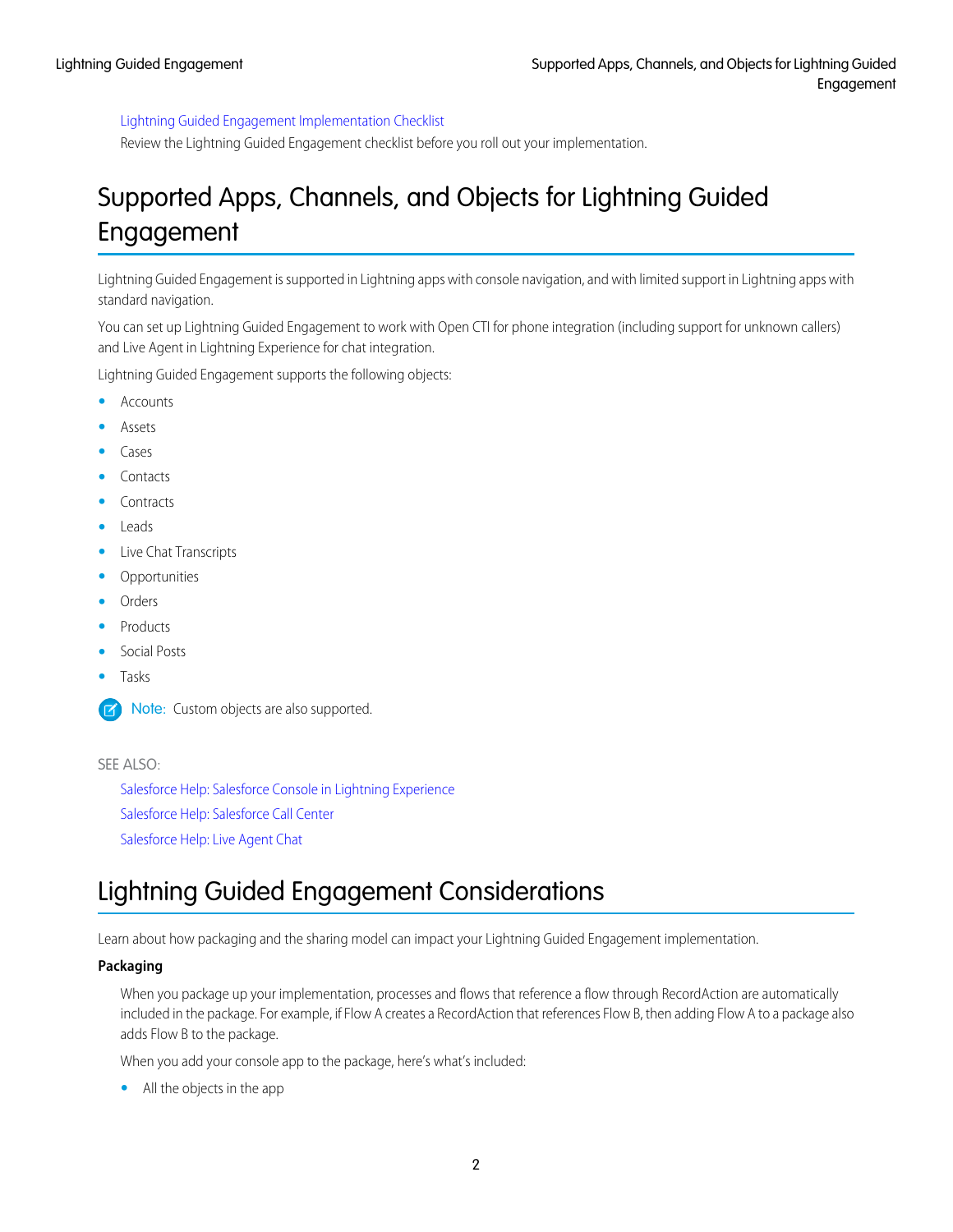- **•** For each object, the associated page layouts, Lightning pages (including the page with the Guided Action List component), active processes, and quick actions
- **•** If a process includes Flow actions, those flows are included
- **•** If an object includes flow quick actions, those flows are included

Note: If you package a process or flow that creates RecordAction records, the associated flow is included in the package only if you used the Picklist type to select the flow. If you manually entered the flow name or used a formula, you must manually add the flow to the package.

### **Sharing Model**

Access to the RecordAction object is determined by a user's access to the associated parent record. This sharing model applies to access in the user interface, API, and Bulk-API.

- If the user has Read access on the object that the flow is associated with, the user can perform all operations (Create, Read, Update, and Delete) on the corresponding RecordAction.
- **•** If the user doesn't have Read access on the object the flow is associated with, then the user doesn't have access to the associated RecordAction.
- Note: When using RecordAction and Salesforce Object Query Language (SOQL), make sure that your queries filter by the parent record. To filter by the parent record, use a where clause for users without Modify All Data permission. Otherwise, the query doesn't work. If the user has Modify All Data permission, you don't need to use a where clause to filter correctly.

Here's an example of a where clause for RecordAction.

SELECT *fields* FROM RecordAction WHERE RecordId=*ENTITY\_ID*

### <span id="page-6-0"></span>Lightning Guided Engagement Sample Use Case Scenario

Lightning Guided Engagement is great for Service Cloud. When a support issue comes into the Service Console, a preconfigured flow can be associated to a new record and launched as a subtab of the case record. Agents walk through the flow and can add more flows based on the customer's needs.

Here's an example of Lightning Guided Engagement set up in the Service Console app that helps agents verify contact information for an incoming caller.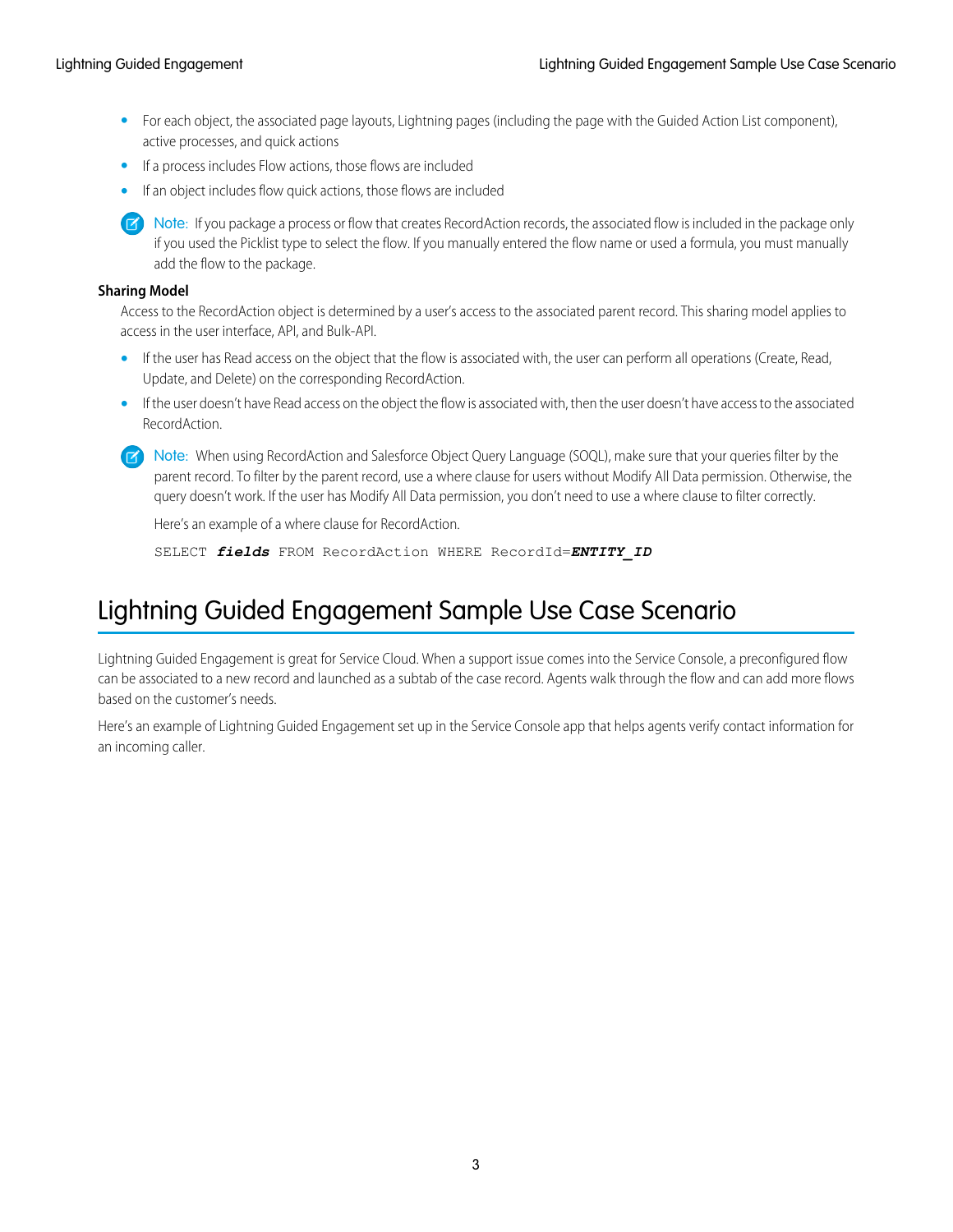|                                                                       | 图 日 ? 京 单 局<br>Search Salesforce<br>Top Results $\blacktriangledown$<br>$\alpha$                                       |
|-----------------------------------------------------------------------|------------------------------------------------------------------------------------------------------------------------|
| ∷<br>Service Console<br>Contacts                                      | <b>国 Edward Stamos</b><br>$\lor\hspace{0.1cm}\times$<br>$\checkmark$                                                   |
| $\overline{\mathbf{v}}$<br><b>Contact Details</b><br>$\mathbf{G}$     | $\subsetneq$ Verify Infor $\times$<br>四 Edward Stamos                                                                  |
| Name<br><b>Edward Stamos</b>                                          | <b>Verify Information</b>                                                                                              |
| Account Name<br>Title<br>President and CEO<br>Acme                    | Hello, for verification purposes, may I please have the last four digits of your SSN and date of birth?<br><b>Good</b> |
| Email<br>Phone<br>estamos@acme.c<br>$C(555) 555 -$<br>,<br>om<br>7000 | * SSN (Last 4 Digits)                                                                                                  |
| <b>Action List</b><br>÷≣<br>Add                                       | * Date of Birth<br>笛                                                                                                   |
| <b>Verify Customer</b><br>$\blacktriangledown$<br>*** (In Progress)   | Pause<br><b>Next</b>                                                                                                   |
| Personal Info Check                                                   |                                                                                                                        |
| <b>SSN Check</b><br>٠                                                 |                                                                                                                        |
| <b>Account Info Check</b><br>$\qquad \qquad \circ$                    |                                                                                                                        |
| Wrap Up                                                               |                                                                                                                        |
| <b>6</b> History<br>00:22                                             |                                                                                                                        |

Now let's look at the fictional Service Cloud customer, Awesome Bank Company. They employ 20 agents who handle calls from customers about loans. Typically, an agent handles a call with an unknown caller, who is a potential loan customer, in the following way:

- **1.** The customer's call is routed to the appropriate agent based on the loan type.
- **2.** An agent takes basic information about the customer, such as their name and phone number.
- **3.** An agent verifies the loan type that the customer is looking for. Agent follows a series of steps to process the loan application.
- **4.** When the loan application is processed successfully, the application enters the approval process.
- **5.** When the loan application is approved, the loan is sent for disbursement.
- **6.** An agent wraps up the loan application.

Meet Cyrus, the Service Team Leader. He's in charge of the customer service department and is looking at ways to improve agent efficiency. He wants to streamline the following:

- **•** Common steps that are applicable to all loan types
- **•** Unique steps specific to the loan type

Cyrus wants an automated way of associating the flows dynamically to a record. Cyrus approaches Maria, the Service Admin who is in charge of handling and administering Salesforce applications for Awesome Bank. Cyrus hopes Maria can come up with a solution that improves the overall productivity of agents and give them more flexibility.

Lightning Guided Engagement can make the lives of admins, like Maria, easier by providing a way to preconfigure flows and associate them to new records. With Lightning Guided Engagement, Maria can provide Awesome Bank agents:

- **•** A dynamic set of flows associated to a record so agents can see all the flows to complete upfront
- **•** An easy way for agents to search for and add more flows based on customer needs

### Sample Implementation Steps

To implement Lightning Guided Engagement and integrate with Awesome Bank's Open CTI implementation, Maria completes the following tasks: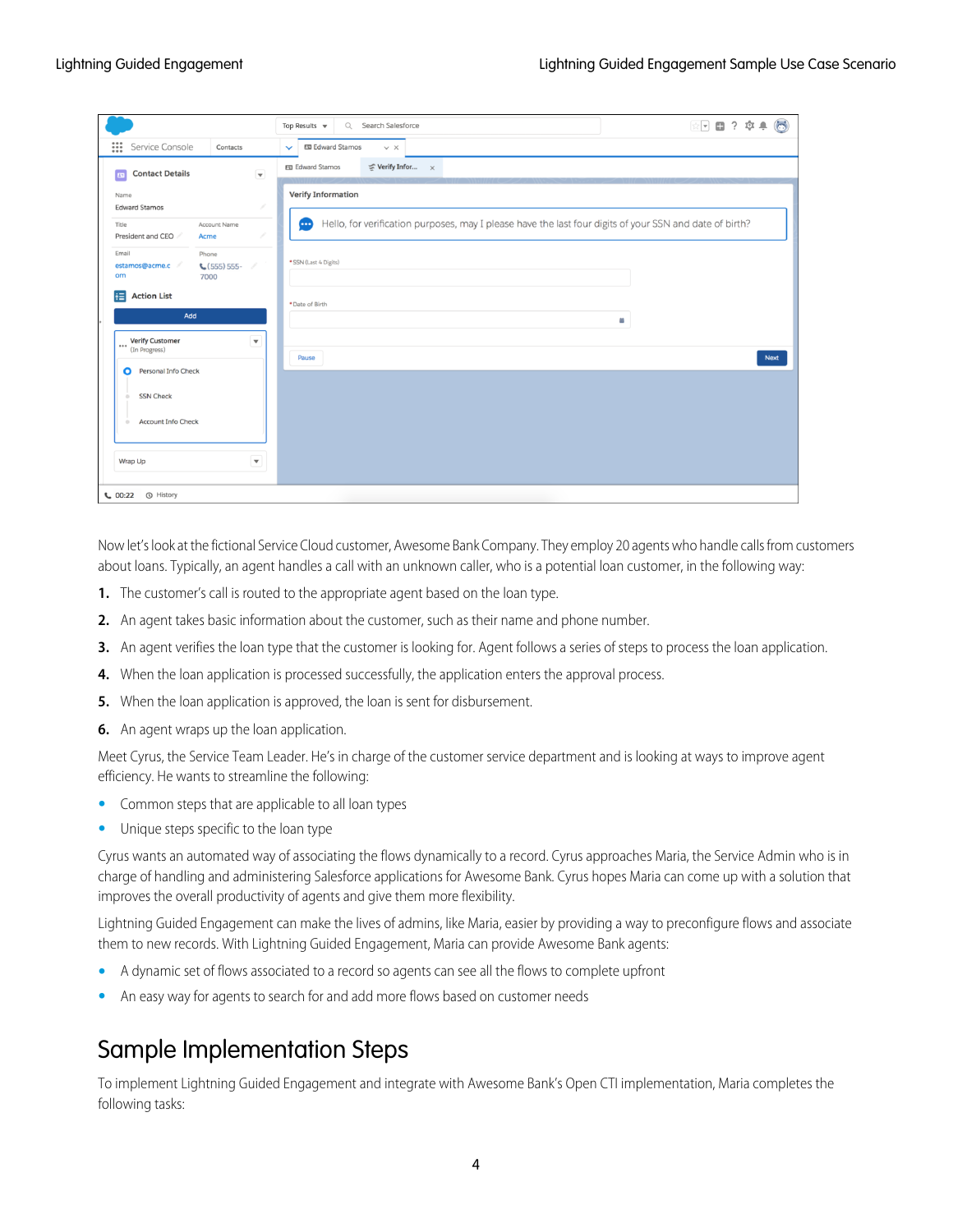- **1.** Create flows in Cloud Flow Designer.
	- **•** To handle unknown callers, Maria creates a flow called Create Contact that walks agents through creating a new contact.
	- **•** To walk agents through the initial steps for new customers that want a loan, she creates a flow called New Loan.
	- **•** To let agents process the loan, she creates a flow called Process Loan.
	- **•** To walk agents through the wrap-up steps, she creates a flow called Wrap Up Loan.
- **2.** Update the Screen Pop Settings for the softphone layout in Setup (in Lightning Experience).

To handle unknown callers, Maria updates the No Matching Records setting to pop to the unknown caller flow, Create Contact. This setting ensures that when an agent accepts a call from an unknown caller, they're automatically presented with a flow to create a new contact record.

**3.** Associate flows to records in Process Builder.

Maria creates a process that associates the flows New Loan, Process Loan, and Wrap Up Loan to the contact object using the RecordAction object.

**4.** Edit Lightning console record pages.

To display a list of associated flows to agents, Maria adds the Guided Action List component to pages in the Service Console. This component lets agents see the list of flows defined in Step 1 and also lets them add more flows based on the customer's needs.

<span id="page-8-0"></span>Note: Steps 1 and 3 can also be completed using the API.

### Lightning Guided Engagement Implementation Checklist

Review the Lightning Guided Engagement checklist before you roll out your implementation.

Tip: If you're new to process automation, we recommend completing the [Automate Your Business Processes with Lightning](https://trailhead.salesforce.com/trails/automate_business_processes) [Flows](https://trailhead.salesforce.com/trails/automate_business_processes) trail on Trailhead.

We recommend that you have a working knowledge of the following features and user interfaces:

- **•** Process automation tools, like Process Builder and Cloud Flow Designer
- **•** Lightning App Builder
- **•** Lightning console apps
- **•** Open CTI
- **•** Live Agent

You need the following permissions to complete an end-to-end implementation.

| <b>User Permission Needed</b>                          |                               |  |  |
|--------------------------------------------------------|-------------------------------|--|--|
| To create flows in Cloud Flow Designer:                | Manage Flow                   |  |  |
| To create a process in Process Builder:                | Manage Flow AND View All Data |  |  |
| To create and save pages in the Lightning App Builder: | Customize Application         |  |  |
| To create or manage Lightning console apps:            |                               |  |  |
| To set up and configure Live Agent:                    |                               |  |  |
| To set up and configure Open CTI:                      | Manage Call Centers           |  |  |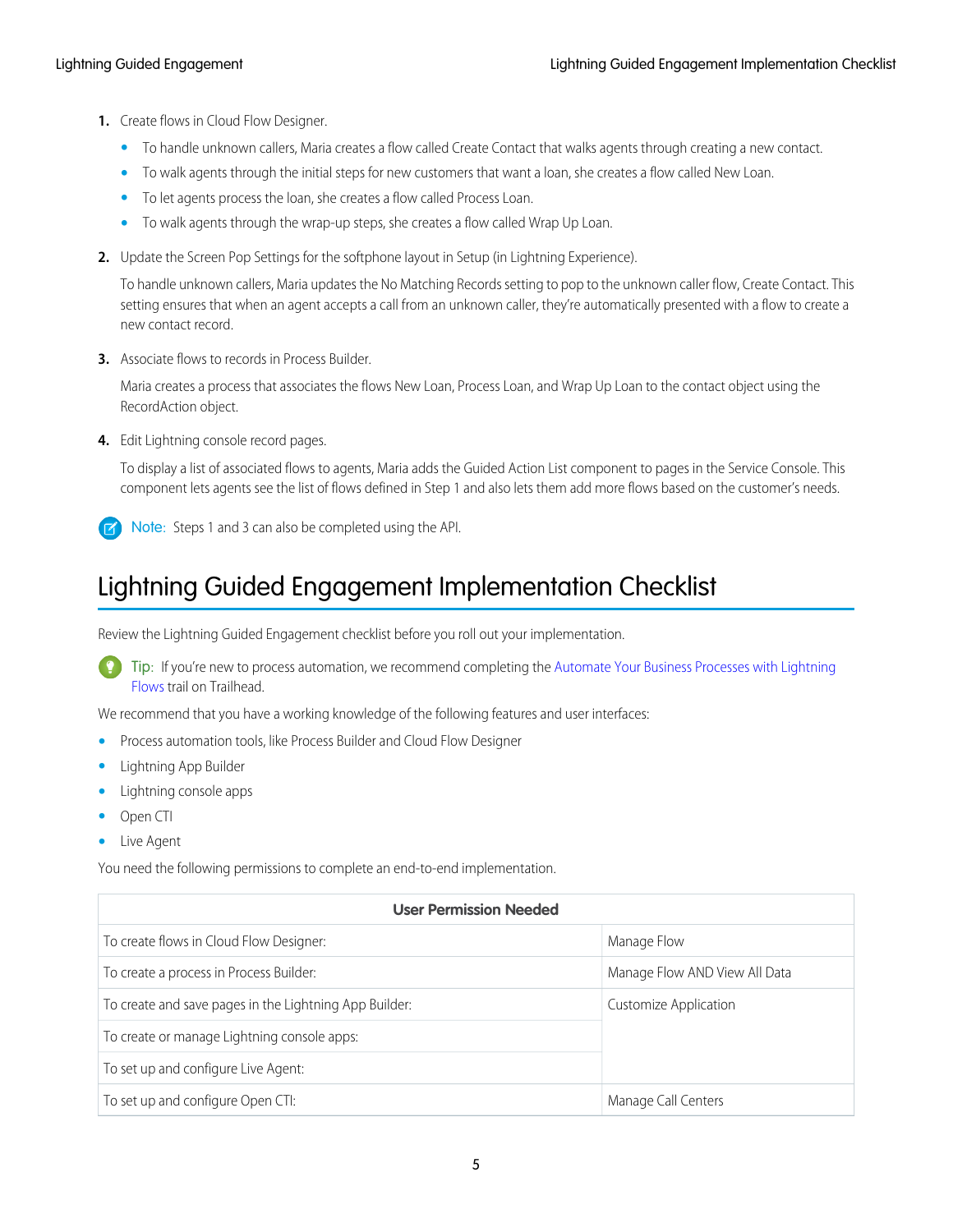Use the following individual setup tasks when implementing Lightning Guided Engagement.

| <b>Task</b>                                                                            | Complete If                                                                                                                |
|----------------------------------------------------------------------------------------|----------------------------------------------------------------------------------------------------------------------------|
| Create Flows in the Cloud Flow Designer for Lightning Guided<br>Engagement             | You want to create a new flow.                                                                                             |
| Associate Flows to Records with Process Builder                                        | You want to create a process for your flows declaratively using<br>Process Builder.                                        |
| Associate Flows to Records with SOAP                                                   | You want to associate flows to records programmatically using the<br>SOAP API.                                             |
| Associate Flows to Records with Apex                                                   | You want to associate flows to records programmatically using<br>Apex.                                                     |
| Customize Your Lightning Console Pages with the Guided Action<br><b>List Component</b> | You want to add a list of flows to record pages in your app and<br>associate default channel-specific flows declaratively. |
| Integrate Live Agent with Lightning Guided Engagement                                  | You want to integrate Lightning Guided Engagement with Live<br>Agent.                                                      |
| Integrate Open CTI with Lightning Guided Engagement                                    | You want to integrate Lightning Guided Engagement with Open<br>CTI and configure your softphone screen pop settings.       |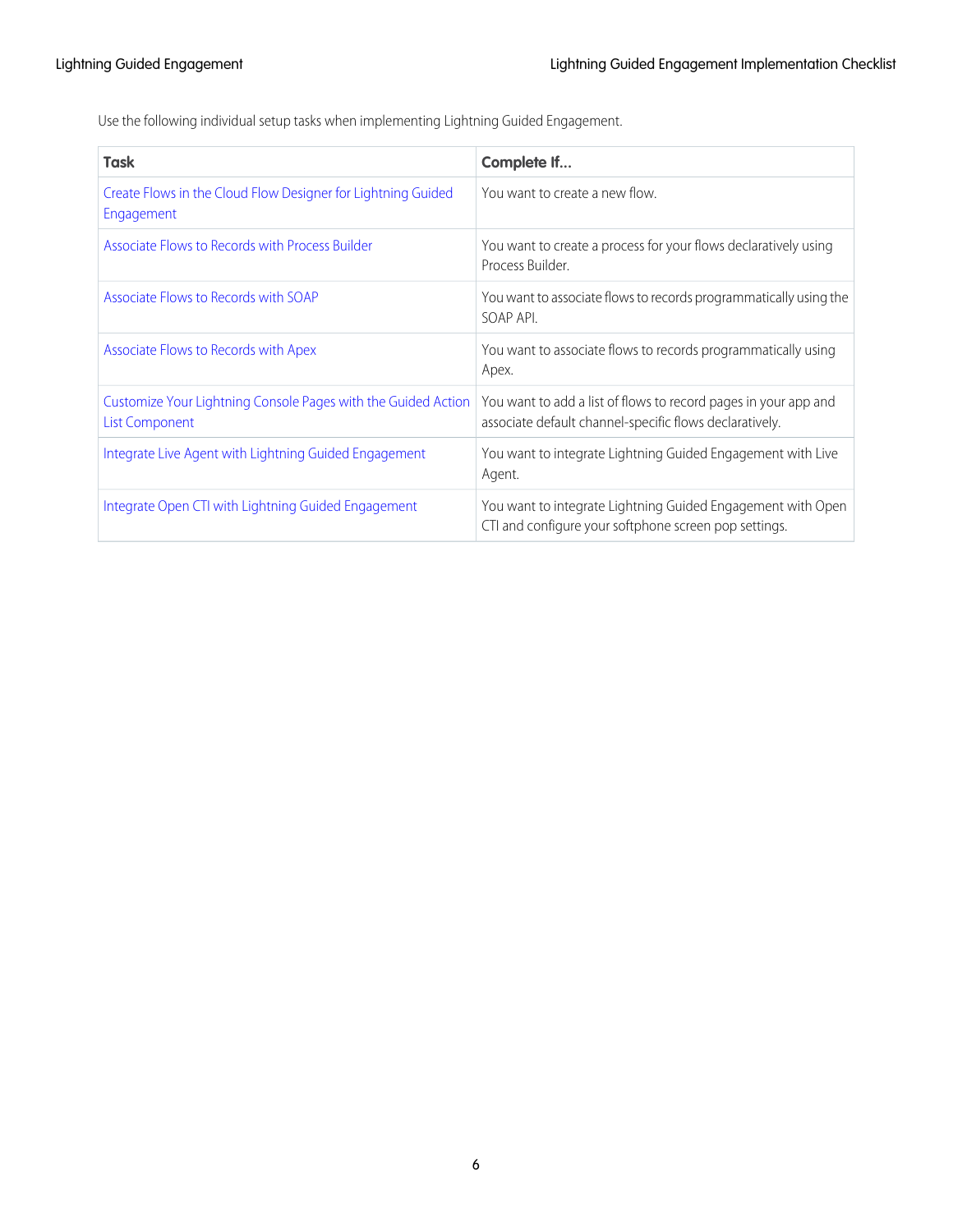# <span id="page-10-0"></span>CREATE FLOWS IN THE CLOUD FLOW DESIGNER FOR LIGHTNING GUIDED ENGAGEMENT

Cloud Flow Designer is a point-and-click tool that lets you automate business processes with flows—guided visual experiences for your users. Flows can handle complex branching logic, UI input, and even Lightning components as screen components or actions. Create flows that automate tasks your users typically do manually, like verifying a caller or wrapping up a call.

### **1.** [Create a flow.](https://help.salesforce.com/articleView?id=vpm_designer_flow_create.htm&language=en_US)



Note: If you want to pass the parent record ID into a flow when it's launched from the Guided Action List component, create a flow text input variable named *recordId*. (The name is case sensitive.) When an agent launches the flow from the Guided Action List, the parent record ID is automatically passed into that flow variable.

### **2.** [Test your flow](https://help.salesforce.com/articleView?id=vpm_admin_test.htm&language=en_US).

Test your flows before you activate them to make sure they're working as expected.

### **3.** [Activate your flow](https://help.salesforce.com/articleView?id=vpm_admin_activate.htm&language=en_US).

Your flows must be activated so that you can use them in your process.

Example: Create a Verify Information flow for when agents verify a contact's information. In the Cloud Flow Designer, create a screen flow with fields to verify the caller. Here's a high-level view of what to do in the Cloud Flow Designer.

- **•** Add a screen with the fields: First Name, Last Name, Phone Number, Email, and Mailing Address.
- **•** Add a Record Lookup element to look up the contact based on the inputs on the screen.
- **•** Based on the lookup results, either mark the verification as success or failure.

Here are some other examples of flows to create:

- **•** Create New Contact
- **•** Update Contact Info
- **•** Wrap Up Call

Now that you have flows created, you can associate them with records using RecordActions.

### SEE ALSO:

[Associate Flows with Records](#page-11-0) Cloud Flow Designer Guide[: Use Lightning Components with Flows](https://developer.salesforce.com/docs/atlas.en-us.214.0.lightning.meta/lightning/components_using_flow.htm) Cloud Flow Designer Guide[: Show Users Progress Through a Flow with Stages](https://developer.salesforce.com/docs/atlas.en-us.214.0.salesforce_vpm_guide.meta/salesforce_vpm_guide/vpm_stages.htm)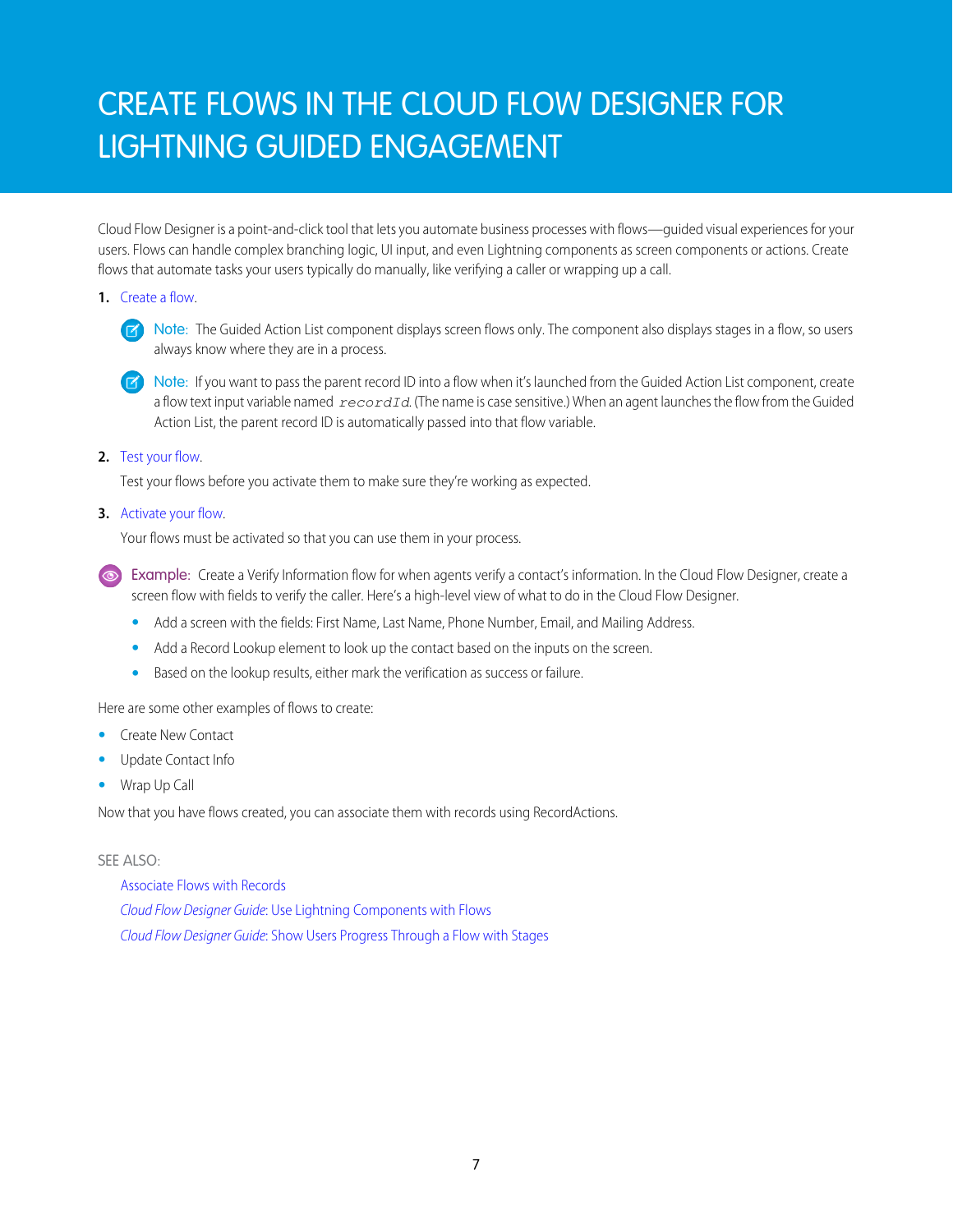# <span id="page-11-0"></span>ASSOCIATE FLOWS WITH RECORDS

To associate flows to records declaratively, use Process Builder or configure channel-specific default flows using the Guided Action List component. To associate flows to records programmatically, use SOAP or Apex.

#### IN THIS SECTION:

### [Associate Flows to Records with Process Builder](#page-11-1)

Process Builder is a point-and-click automation tool that lets you design processes that kick off when a new or updated record meets specific criteria. After you create, test, and activate your flows, associate the flows with a record by building a process. Use Process Builder to create a process that, when triggered, creates a RecordAction. A RecordAction represents an association between a flow and a record that kicked off the process. When the process is triggered, a RecordAction is created.

### [Associate Flows to Records with SOAP](#page-14-0)

If your business maintains code outside the Salesforce platform, you can use the SOAP API to create, retrieve, update, or delete a RecordAction just like any other standard object.

### [Associate Flows to Records with Apex](#page-14-1)

If you want to control how you trigger the creation of a RecordAction, you can use Apex to associate flows to records. The RecordAction object is exposed as a standard object in Apex and you can trigger it before DML operation, on delete or undelete, and even provide custom error handling.

#### [Associate Default Flows to Records with the Guided Action List Component](#page-15-0)

Use the Guided Action List component to add default flows for when records open from phone screen pops, Live Agents chats, and even when records open from list views or related records. Use the Lightning App Builder to add the Guided Action List component to your page, then edit the component's channel settings. The flows you configure in the Default Actions section are associated to the record when it's opened in context of that channel and no other RecordAction associations exist.

### <span id="page-11-1"></span>SEE ALSO:

Developer Documentation: [Process Automation Cheatsheet](https://resources.docs.salesforce.com/rel1/doc/en-us/static/pdf/SF_Process_Automation_cheatsheet_web.pdf)

### Associate Flows to Records with Process Builder

Process Builder is a point-and-click automation tool that lets you design processes that kick off when a new or updated record meets specific criteria. After you create, test, and activate your flows, associate the flows with a record by building a process. Use Process Builder to create a process that, when triggered, creates a RecordAction. A RecordAction represents an association between a flow and a record that kicked off the process. When the process is triggered, a RecordAction is created.

Associated flows for a record show up in the record's Guided Action List component, ready for your users to start. Keep in mind that flows you associate to records using Process Builder override any default channel-specific flows you specify in the Guided Action List component.

To create a process, follow these steps.

**1.** [Define the process properties](https://help.salesforce.com/articleView?id=process_properties.htm&language=en_US).

The process properties uniquely identify your process.

**2.** [Configure the process trigger](https://help.salesforce.com/articleView?id=process_start.htm&language=en_US).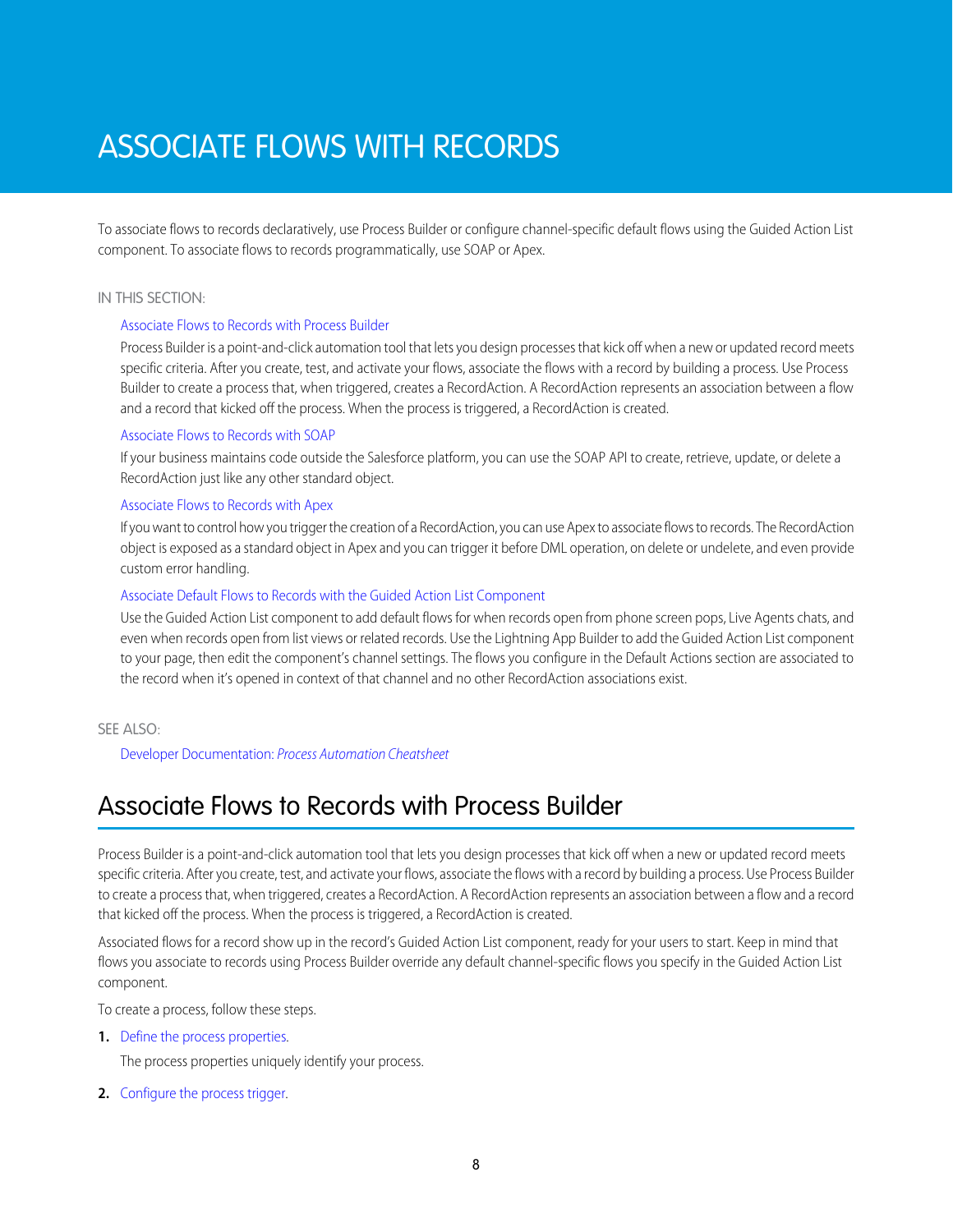Every process includes a trigger, which tells the process when to start. How you configure that trigger depends on what type of process you're creating.

**3.** [Add process criteria.](https://help.salesforce.com/articleView?id=process_criteria.htm&language=en_US)

Define the criteria that must be true before the process can execute the associated actions.

**4.** [Add actions to your process](https://help.salesforce.com/articleView?id=process_action.htm&language=en_US) and [create a record from the process](https://help.salesforce.com/articleView?id=process_action_create.htm&language=en_US).

After you define a criteria node, create a record from the process when criteria are met. Actions are executed in the order in which they appear in the Process Builder.

Note: Flows is a supported Action Type in Process Builder. This type is different from creating a RecordAction. The Flows Action Type supports only flows that don't have screens, and is invoked immediately when the process is triggered. Creating a RecordAction doesn't invoke the flow; rather, it associates a record with the flow so that your users can run it.



Specify the following.

- **•** Action Type: Create a Record
- **•** Record Type: RecordAction

Set field values for the Create a Record action.

| <b>Field</b>     | <b>Type</b>     | <b>Value</b>                                                                                                                                                                                                                                                                                                                          |
|------------------|-----------------|---------------------------------------------------------------------------------------------------------------------------------------------------------------------------------------------------------------------------------------------------------------------------------------------------------------------------------------|
| Flow             | Picklist        | Specify the flow you want associated to the record.                                                                                                                                                                                                                                                                                   |
| Order            | Number          | Specify the order of the flow among all flows associated with this record.<br>Flows are ordered in comparison to other flows in their pinned or<br>unpinned region. If two flows have the same order, then the flows are<br>sorted by their last modified date.                                                                       |
| Parent Record ID | Field Reference | Specify the record associated with the flow. For most use cases, select<br>the ID for the object you've selected for your process trigger. For<br>example, if you used the contact object, set the value to<br>[Contact]. Id.                                                                                                         |
| Pinned           | Picklist        | Specify whether the flow is pinned to the top or bottom of the Guided<br>Action List component. Users can't delete pinned flows from the Guided<br>Action List, however they can be deleted using the API. To display the<br>flow between pinned flows, use None. Users can delete flows that use<br>None because they aren't pinned. |

### **5.** Activate your process.

When your criteria is met and your process runs, the flow you specified is associated to the parent record.

Example: Create a process that adds a flow for users to verify a contact's information, like their address and email, for additional changes when their phone number changes.

**•** Choose the contact object and start the process when a record is created or edited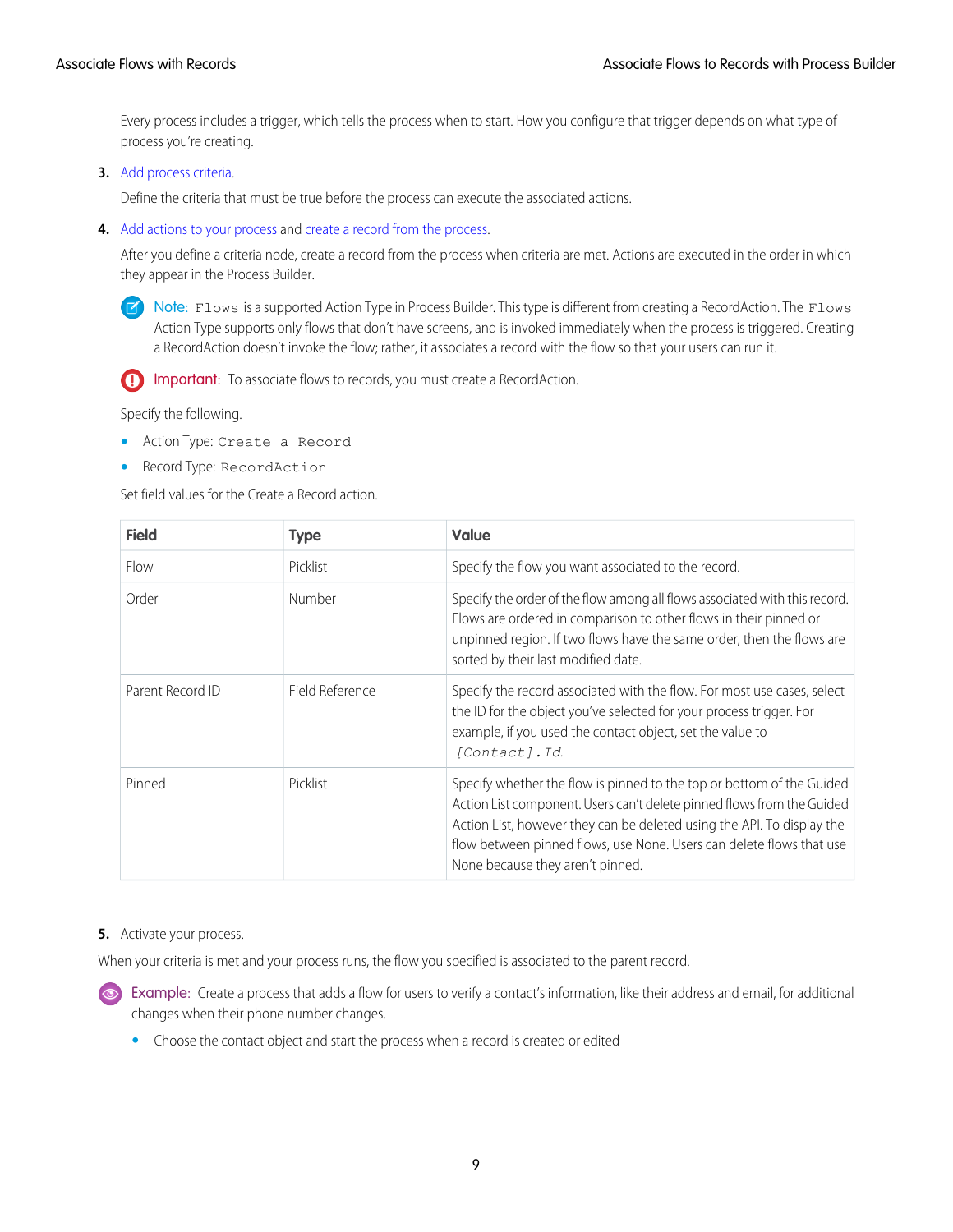| Choose Object and Specify When to Start the Process                                       | 0 |
|-------------------------------------------------------------------------------------------|---|
| Object*<br>Contact                                                                        |   |
| Start the process*<br>only when a record is created<br>when a record is created or edited |   |
| Advanced                                                                                  |   |

**•** Create criteria for when the *[Contact].MobilePhone* field changes

|                                     | Define Criteria for this Action Group |         |        |               |
|-------------------------------------|---------------------------------------|---------|--------|---------------|
| Criteria Name* <sup>1</sup>         |                                       |         |        |               |
| <b>Changed Phone Number</b>         |                                       |         |        |               |
| Criteria for Executing Actions*     |                                       |         |        |               |
| Conditions are met                  |                                       |         |        |               |
| Formula evaluates to true           |                                       |         |        |               |
|                                     | No criteria-just execute the actions! |         |        |               |
| <b>Set Conditions</b>               |                                       |         |        |               |
| Field*                              | Operator*                             | Type*   | Value* |               |
| [Contact].MobiQ<br>1                | Is changed                            | Boolean | True   | ٠<br>$\times$ |
| + Add Row                           |                                       |         |        |               |
| Conditions*                         |                                       |         |        |               |
| All of the conditions are met (AND) |                                       |         |        |               |
|                                     | Any of the conditions are met (OR)    |         |        |               |
|                                     |                                       |         |        |               |
| Customize the logic                 |                                       |         |        |               |

- **•** Add a Create a Record action and specify *RecordAction* for the Record Type
- **•** Set field values for the record, pointing to your *Verify\_Information* flow and the parent record ID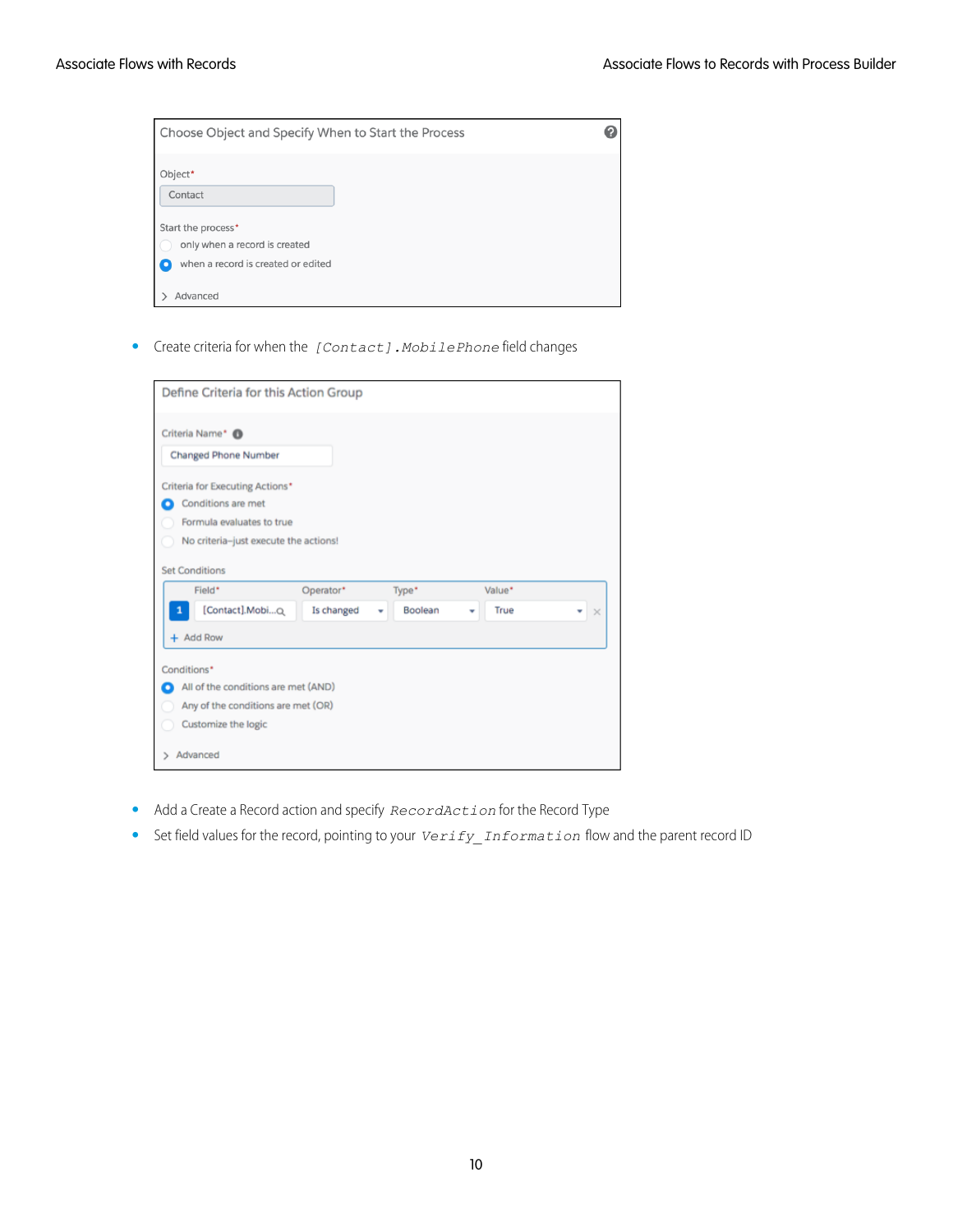| Value*                                              |
|-----------------------------------------------------|
| Verify_Information<br>$\overline{\phantom{a}}$<br>٠ |
| 1<br>٠                                              |
|                                                     |
| [Contact].Id<br>Field Reference-<br>$\hbox{O}_c$    |
|                                                     |

<span id="page-14-0"></span>Activate the process to automatically add the Verify Information flow to the contact when the contact's MobilePhone field is changed.

### Associate Flows to Records with SOAP

If your business maintains code outside the Salesforce platform, you can use the SOAP API to create, retrieve, update, or delete a RecordAction just like any other standard object.

Note: RecordAction is available in API version 42.0 and above.  $\mathbb{Z}^r$ 

#### <span id="page-14-1"></span>SEE ALSO:

[SOAP API Developer Guide](https://developer.salesforce.com/docs/atlas.en-us.214.0.api.meta/api/sforce_api_objects_recordaction.htm): RecordAction

### Associate Flows to Records with Apex

If you want to control how you trigger the creation of a RecordAction, you can use Apex to associate flows to records. The RecordAction object is exposed as a standard object in Apex and you can trigger it before DML operation, on delete or undelete, and even provide custom error handling.



Note: RecordAction is available in API version 42.0 and above.

Here are some scenarios that Apex better accommodates:

- **•** Triggering before Data Manipulation Language (DML) operation, rather than after
- **•** Triggering on delete and undelete DML
- **•** Validating data before the action is run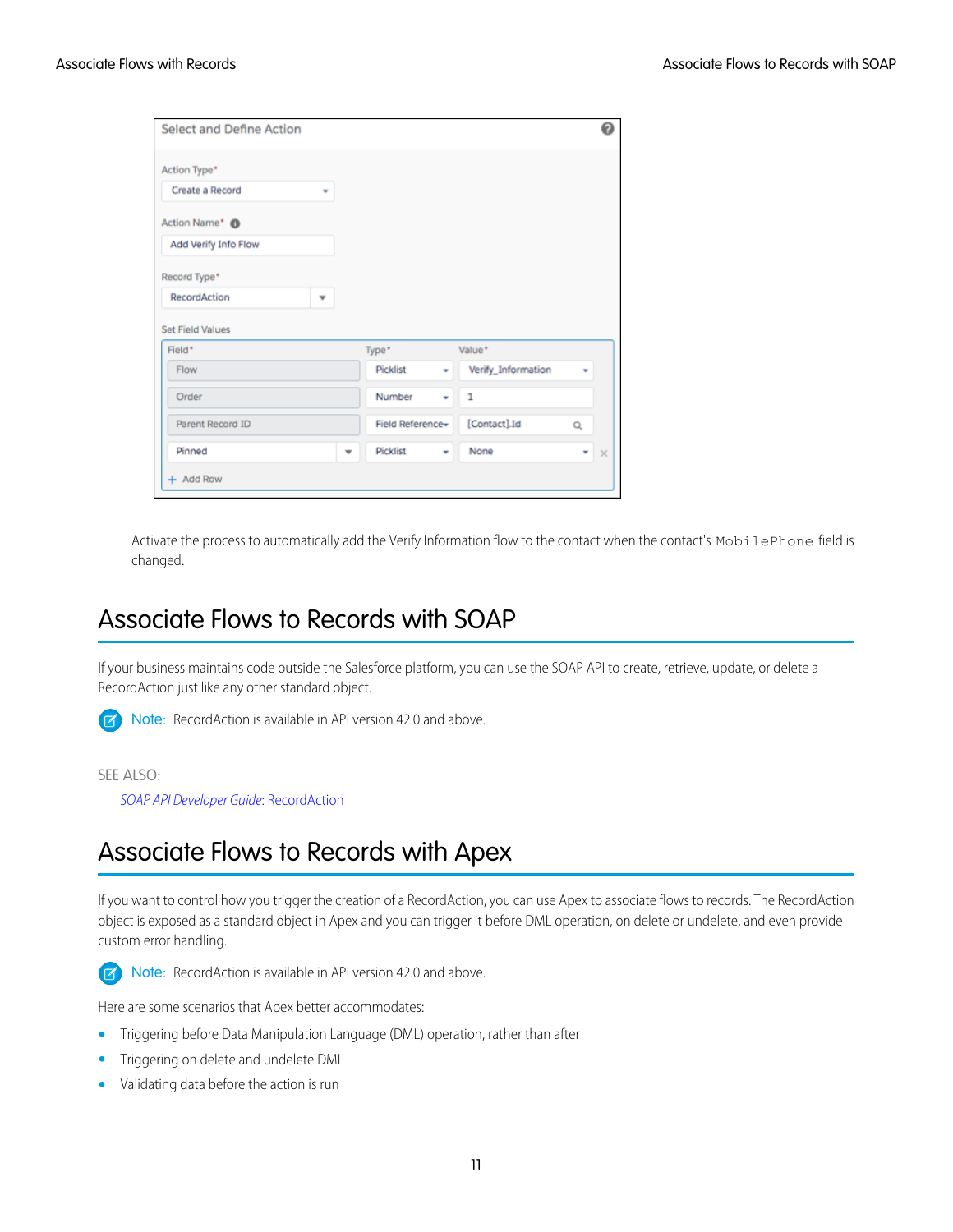- **•** Custom error handling
- **•** Partial completion rather than complete failure

**Example:** This example uses an Apex class and trigger pair to demonstrate how to associate a flow to a newly created account that satisfies a specific criteria. In the class, a method is defined that takes in a list of accounts and creates a new RecordAction for each of them, setting the new account as the RecordId and the FlowDefinition as an active flow. The trigger is called after the insert of an account record, and if the criteria (type is 'Customer') is satisfied, then the class method described above is executed and adds the defined flow to the new account.

**Apex Class**

```
public class RecordActionHandler {
   public static void addNewCustomerFlow(Account[] accts) {
        RecordAction[] recordActions = new List<RecordAction>();
        for (Account a : accts) {
            RecordAction ra = new RecordAction(RecordId=a.Id,
FlowDefinition='New Customer Flow', Order=1);
            recordActions.add(ra);
        }
        try {
            insert recordActions;
        } catch (DMLException e) {
            System.debug('An unexpected error has occurred: ' + e.getMessage());
        }
    }
}
```
### **Apex Trigger**

```
trigger RecordActionTrigger on Account (after insert) {
   Account[] customerAccounts = new List \le Account>();for (Account a : Trigger.new) {
        if (a.Type == 'Customer') {
           customerAccounts.add(a);
        }
    }
   RecordActionHandler.addNewCustomerFlow(customerAccounts);
}
```
<span id="page-15-0"></span>SEE ALSO:

[Apex Developer Guide](https://developer.salesforce.com/docs/atlas.en-us.214.0.apexcode.meta/apexcode/apex_dev_guide.htm)

### Associate Default Flows to Records with the Guided Action List **Component**

Use the Guided Action List component to add default flows for when records open from phone screen pops, Live Agents chats, and even when records open from list views or related records. Use the Lightning App Builder to add the Guided Action List component to your page, then edit the component's channel settings. The flows you configure in the Default Actions section are associated to the record when it's opened in context of that channel and no other RecordAction associations exist.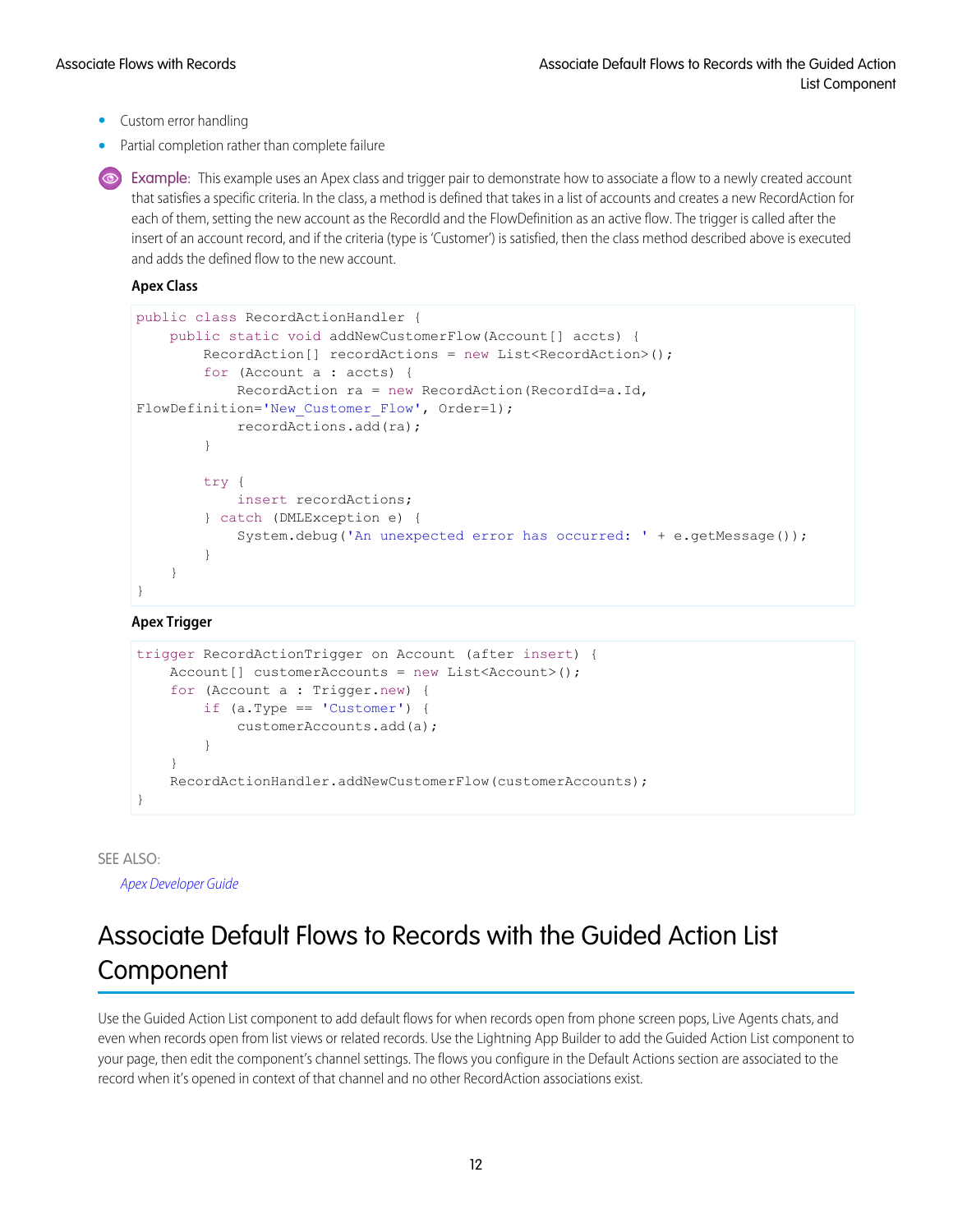If you have a process set up in Process Builder that also associates flows to records, then the RecordActions created from the process are displayed in the Guided Action List component instead of the flows you configured in the component's channel settings. Associations created in a process override the default channel-specific flows configured in the component.

SEE ALSO:

[Customize Your Lightning Console Pages with the Guided Action List Component](#page-17-0)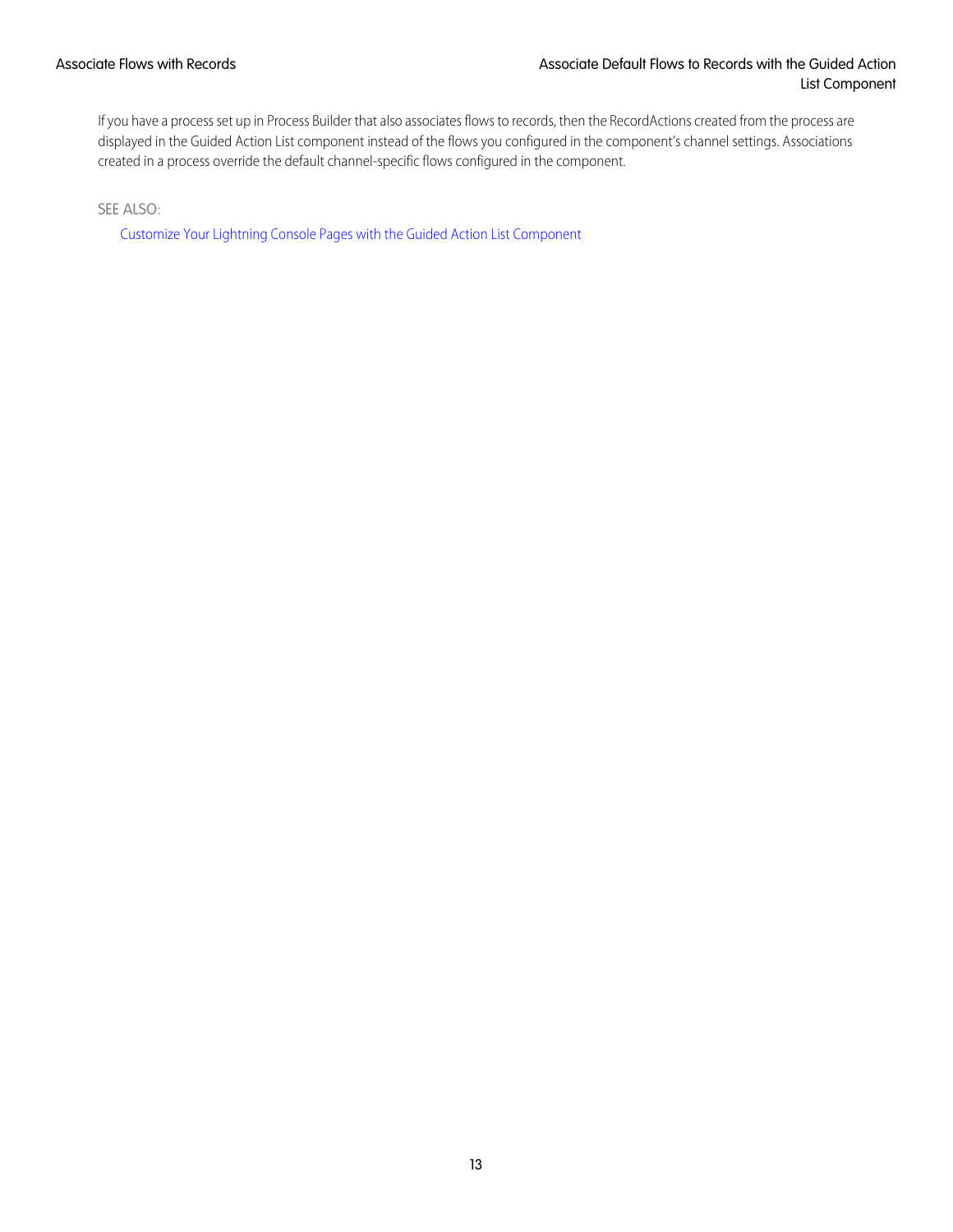# <span id="page-17-0"></span>CUSTOMIZE YOUR LIGHTNING CONSOLE PAGES WITH THE GUIDED ACTION LIST COMPONENT

The Guided Action List component lets you display flows to your users and gives them the power to add more flows based on customer needs. The component displays RecordActions associated to the parent record that have new and on going screen flows. Users can also view stages for the current flow that's in progress.

You can use this component to display:

- **•** Flows you've associated to records using a process created in Process Builder or the API
- **•** Default flows you've associated to the record using the component's channel-specific settings

### **Plan Your User's Experience**

First, plan out your console user's experience. When do you want users to see a list of flows? What record will your users be on? What flows do you want displayed? What other information do you want your console users to see on the page?

After you identify the record page you want to edit, create a custom Lightning page for it using one of the console pinned region templates available in the Lightning App Builder. The pinned region page allows you to display the Guided Action List component while the flows open in subtabs.

Note: The Guided Action List component is supported on a limited set of objects in Lightning console apps only. For the full list,  $\mathbb{Z}$ see [Supported Apps, Channels, and Objects.](#page-5-0)

### **Add the Component to Your Page**

Now you're ready to add and configure the component.

**1.** Add the Guided Action List component to your console page.

In the Lightning App Builder, drag the Guided Action List to a pinned region on the page. We recommend adding the component to the pinned left sidebar.

**2.** Edit the Guided Action List channel settings.

In the properties pane, click **Edit** to configure channel settings for the component.

The Guided Action List provides three channels you can customize.

**•** Phone

This channel works with Open CTI. Use this channel to specify default flows for when customers call your agents. To use this channel, update your softphone screen pop settings for no matching records and single-matching records.

**•** Chat

This channel works with Live Agent in Lightning Experience. Use this channel to specify default flows for when agents chat with customers. To use this channel, add the component to the Live Chat Transcript record page.

**•** Other

Use this channel to specify default flows for when records open from list views or related records.

The Phone and Chat channels display even if you don't have these features in your org.

For each channel you can configure:

### **Auto-Launch**

Specify whether to auto-launch the first flow in the component.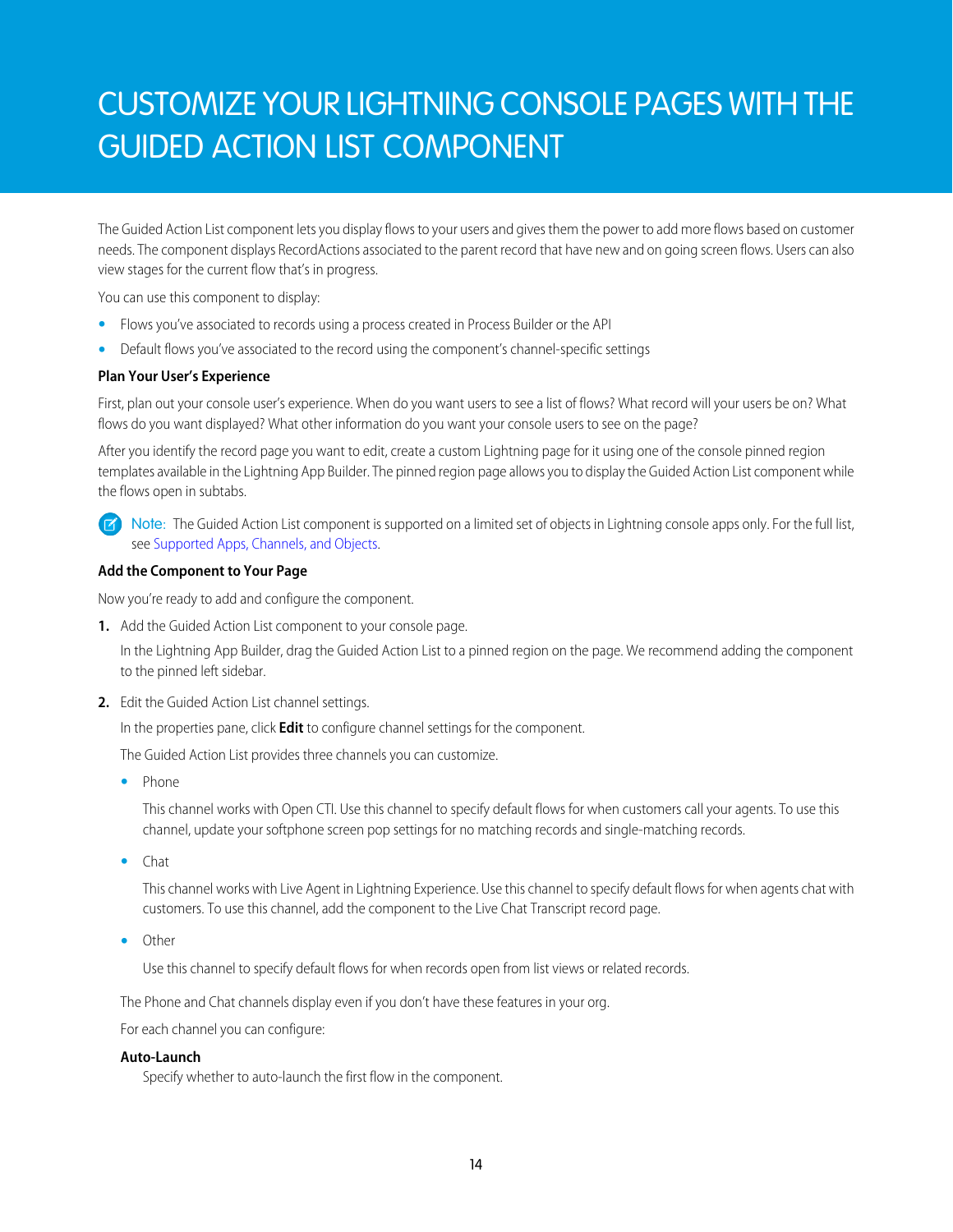### **Default Actions**

Select which default flows to display in the list.

Important: The flows you add in the Default Actions section are associated to the record when it's opened in context of the channel and no other RecordAction associations exist. For example, if you have a process set up in Process Builder that also associates flows to records, then the RecordActions created from the process are displayed in the component instead of the flows you configure here.

You can also configure multiple channels for a record page. For example, if you use Open CTI, you can configure default flows for the Phone and Other channel. That way, agents can work with the Action List when a caller's contact record is popped and also when they navigate to a contact record manually, like when they open a record from a list view.

The Available list only displays active screen flows (that use the type Flow).

The Selected list provides three regions: Top Pinned, Unpinned, and Bottom Pinned. The pinned regions let you specify flows that you want your users to complete first and last. Users can't remove the flows you add to these regions. The Unpinned region is for flows you want your users to complete during the record's lifecycle. Unlike pinned flow, users can remove these flows from the list.

- **3.** Save your channel settings.
- **4.** Save your Lightning page.

If needed, activate the page and assign it to your console app.

### **Review Your User Experience**

Console users see an Action List with flows associated with the record. Depending on your channel settings, the first flow in the list is auto-launched when the user opens the record page. Keep these things in mind.

- **•** Flows that users manually add or that get added from other processes, get added above the first flow you specified in the Bottom Pinned region.
- **•** Each flow has a dropdown menu with actions. Users can view a flow, and if the flow is unpinned, remove it from the list.
- **•** Stages display only for in progress flows that are in focus.
- When flows are completed, the subtab is automatically closed. If there are other subtabs open, users are returned to the next subtab. If there are no other subtabs open, users are returned to the workspace tab with the component. Completed flows are grayed out and can't be relaunched. If the page is refreshed, the completed flows are removed from the list.

Example: Here's a sample contact record page for agents in the Service Console. The page uses the Console: Pinned Header and Left Sidebar page template and the Guided Action List component is in the left sidebar.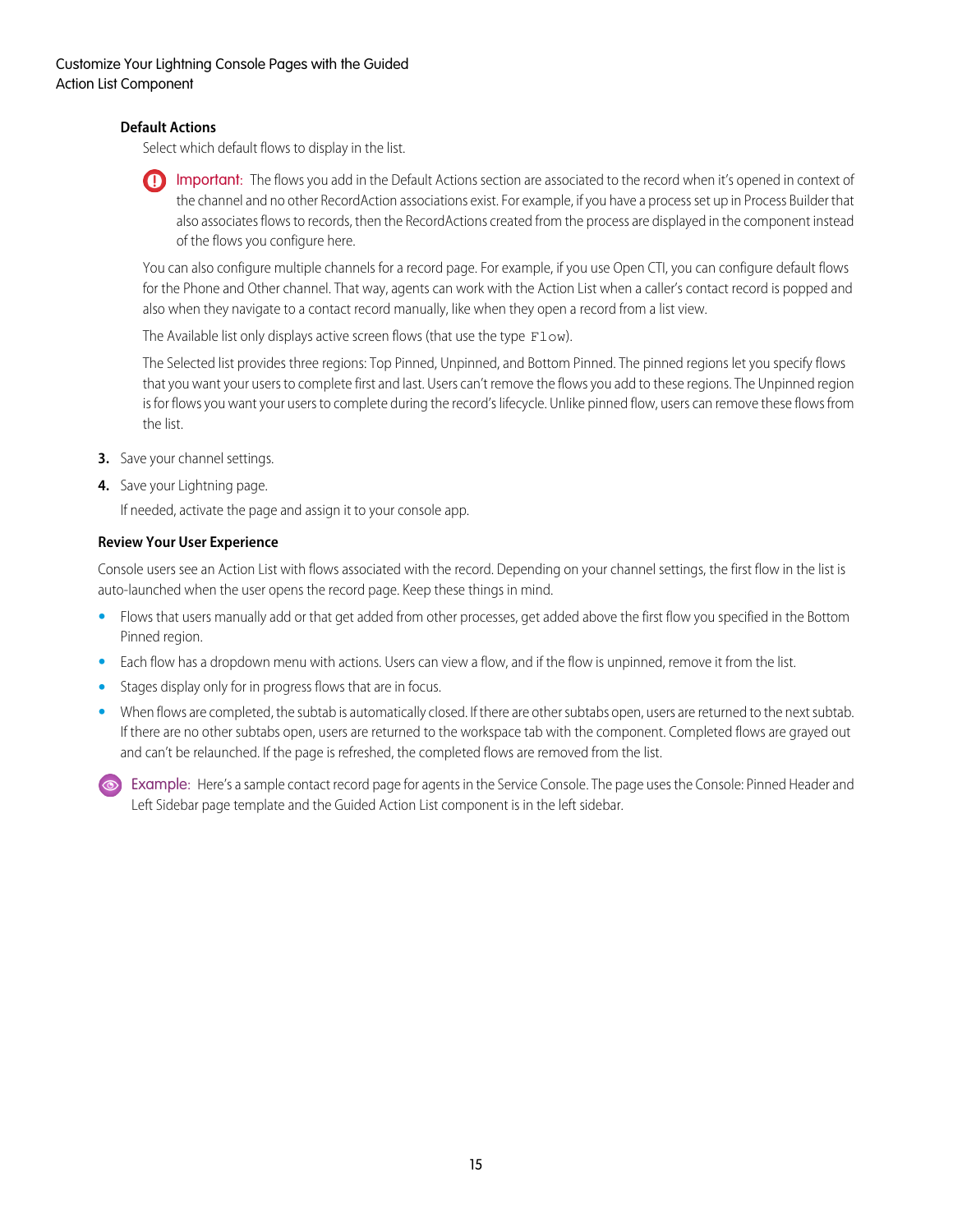### Customize Your Lightning Console Pages with the Guided Action List Component

| $\mathfrak{H}\otimes\mathbb{R}\otimes\mathbb{R}$                                                                                                                  | C <sup>#</sup> Refresh<br>D Desktop - Console<br>Shrink To View<br>$\mathbf{v}$<br>v                                                                                                                                                                                                                                                                                                                                    |                                                                                                                                                                                                                                                                                                                                                                                                                               |
|-------------------------------------------------------------------------------------------------------------------------------------------------------------------|-------------------------------------------------------------------------------------------------------------------------------------------------------------------------------------------------------------------------------------------------------------------------------------------------------------------------------------------------------------------------------------------------------------------------|-------------------------------------------------------------------------------------------------------------------------------------------------------------------------------------------------------------------------------------------------------------------------------------------------------------------------------------------------------------------------------------------------------------------------------|
| <b>Lightning Components</b>                                                                                                                                       | Sample Subtab X<br>ED Jon<br>$\ddot{\phantom{a}}$<br><b>Contact Details</b>                                                                                                                                                                                                                                                                                                                                             |                                                                                                                                                                                                                                                                                                                                                                                                                               |
| Search components<br>$\mathcal{C}$<br>$Q_{\rm c}$ .                                                                                                               | Name<br>Jon Amos<br>CHATTER<br>DETAILS<br>Title<br>Account Name                                                                                                                                                                                                                                                                                                                                                         | $\pmb{\mathrm{v}}$<br>Opportunities (0)                                                                                                                                                                                                                                                                                                                                                                                       |
| <b>NT</b> Activities<br>Chatter<br>Chatter Feed<br>Chatter Publisher<br>Flow<br>Guided Action List<br>⊟<br><b>Highlights Panel</b><br>II List View<br><b>Path</b> | Global Media<br>Sales<br>Contact Owner<br>Phone<br>Manager<br><b>PS</b> Awesome Agent<br>(555) 555-1234<br>Ernall<br>Phone<br>$(555)$ 555-<br>jon_amos@a<br>Name<br>Mobile<br>1234<br>cme.com<br>Jon Amos<br>Account Name<br>Email<br><b>Global Media</b><br>jon_amos@acme.com<br>疆<br><b>Action List</b><br>Reports To<br>Title<br>Sales Manager<br>Carole White<br>Add<br>Loan Type <b>O</b><br>> Address Information | $\overline{\mathbf{v}}$<br>$\Box$ Cases (3+)<br>$\pmb{\mathrm{v}}$<br>00001009<br>Sample Case: Widget breaks a<br>Subject:<br>Priority:<br>High<br>Date/Tim., 8/7/2017 1:02 PM<br>$\overline{\phantom{a}}$<br>00001008<br>Sample Case: Widget makes n<br>Subject:<br>Priority:<br>High<br>Date/Tim., 8/7/2017 12:53 PM<br>$\overline{\phantom{a}}$<br>00001007<br>Sample Case: Deluxe widget<br>Subject:<br>High<br>Priority: |
| <b>R</b> Potential Duplicates<br><b>R</b> Quip<br>Recent Items<br>Recommendations<br>п<br>Record Detail                                                           | > Additional Information<br>> System Information<br>You don't have any actions yet. Add an<br>action to get started.                                                                                                                                                                                                                                                                                                    | Date/Tim 8/7/2017 12:49 PM<br>View All<br>$\pmb{\mathrm{v}}$<br>о<br>Notes & Attachments (0)                                                                                                                                                                                                                                                                                                                                  |

The Verify Information and Wrap Up flows get added to the default flows for the phone channel.

|               | <b>Edit Channel Settings</b>                                                |                                                                                                                                                                        |
|---------------|-----------------------------------------------------------------------------|------------------------------------------------------------------------------------------------------------------------------------------------------------------------|
| Chat<br>Phone | Auto-Launch<br>apply to manually added flows, which auto-launch when added. | Launch the first flow in the list when the record page is opened. This setting doesn't                                                                                 |
| Other         | <b>Default Actions</b><br>used only when the component is empty. Learn More | Choose flows to include in the Guided Action List component for records in this channel. The selected list is                                                          |
|               | Available                                                                   | Selected                                                                                                                                                               |
|               | $\equiv$ Auto Loan                                                          | بلطائك<br>$? =$<br><b>Action List</b>                                                                                                                                  |
|               | Unknown Caller                                                              |                                                                                                                                                                        |
|               | $\equiv$ Verify Information                                                 | Top Pinned ®                                                                                                                                                           |
|               | ≡ Wrap Up                                                                   | $\equiv$ Verify Information<br>* ×                                                                                                                                     |
|               |                                                                             | Unpinned<br>Add items you want users to complete during the<br>record's life cycle, like registering a product. These<br>items are unpinned, so users can delete them. |
|               |                                                                             | Bottom Pinned                                                                                                                                                          |
|               |                                                                             | * ×<br>$\equiv$ Wrap Up                                                                                                                                                |
|               |                                                                             |                                                                                                                                                                        |

When an agent answers a customer call and works with the contact record, they see the Verify Information and Wrap Up default flows in their Action List. The default flows are displayed here because no other RecordAction associations exist.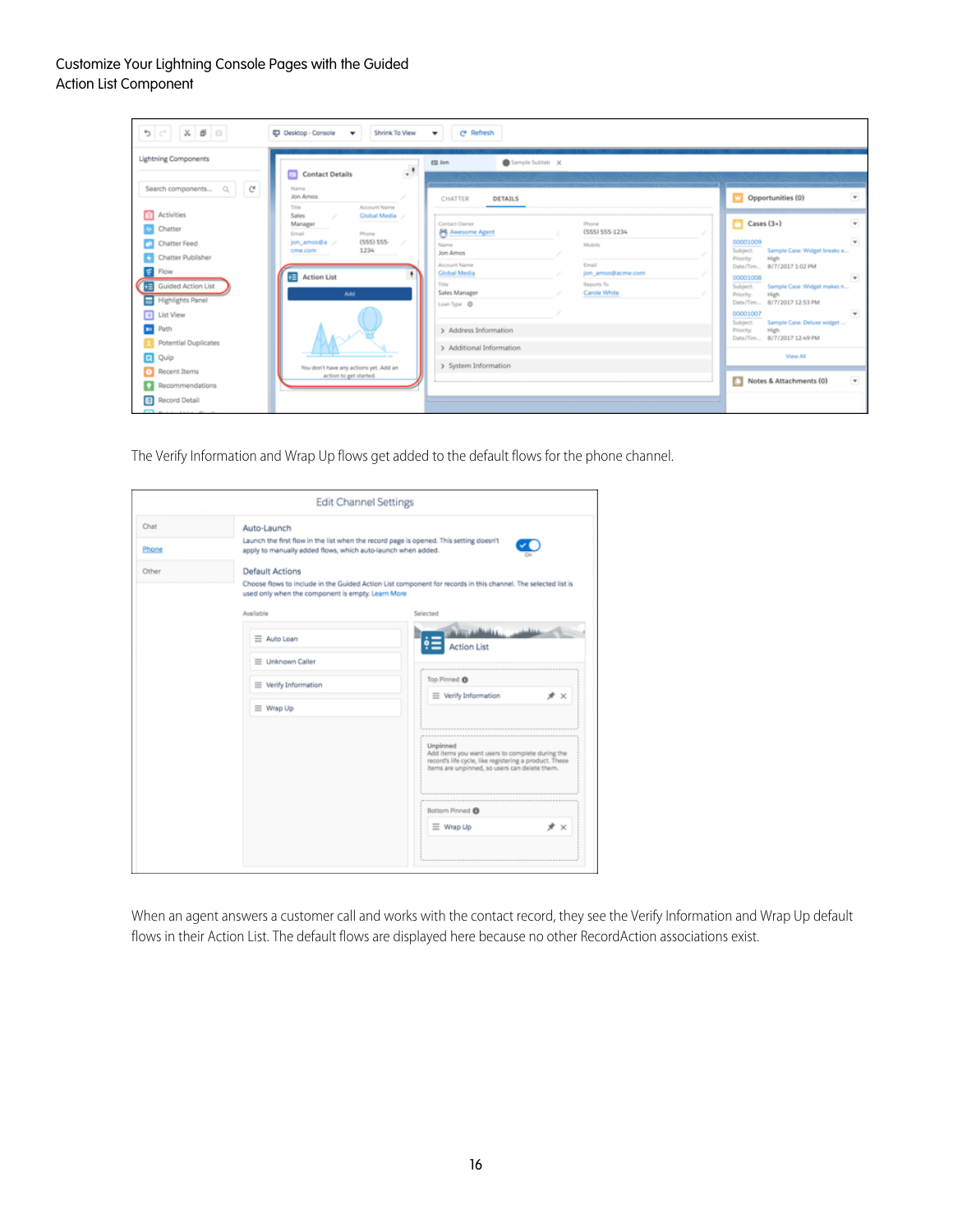### Customize Your Lightning Console Pages with the Guided Action List Component

|                                                                      | 图 日 ? 卒 单 局<br>Q Search Salesforce<br>Top Results $\mathbf w$                                                     |
|----------------------------------------------------------------------|-------------------------------------------------------------------------------------------------------------------|
| ∷<br>Service Console<br>Contacts                                     | ED Edward Stamos<br>$\vee$ $\times$<br>$\checkmark$                                                               |
| $\overline{\mathbf{v}}$<br><b>Contact Details</b><br>$\mathbb{R}$    | $\leq$ Verify Infor $\times$<br><b>ED Edward Stamos</b>                                                           |
| Name<br><b>Edward Stamos</b>                                         | <b>Verify Information</b>                                                                                         |
| Account Name<br>Title<br>President and CEO<br>Acme                   | Hello, for verification purposes, may I please have the last four digits of your SSN and date of birth?<br>$\sim$ |
| Email<br>Phone<br>estamos@acme.c<br>$C(555)$ 555-<br>s<br>om<br>7000 | * SSN (Last 4 Digits)                                                                                             |
| <b>Action List</b><br>挂<br>Add                                       | * Date of Birth<br>a.                                                                                             |
| オマ<br>Verify Customer<br>111<br>(In Progress)                        | Pause<br>Next                                                                                                     |
| Personal Info Check<br>O                                             |                                                                                                                   |
| <b>SSN Check</b>                                                     |                                                                                                                   |
| Account Info Check<br>$\frac{1}{2}$                                  |                                                                                                                   |
| オマ<br>Wrap Up                                                        |                                                                                                                   |
| <b>B</b> History<br>$C = 00:22$                                      |                                                                                                                   |

### SEE ALSO:

[Salesforce Help: Create and Configure Lightning Experience Record Pages](https://help.salesforce.com/articleView?id=lightning_app_builder_customize_lex_pages.htm&language=en_US)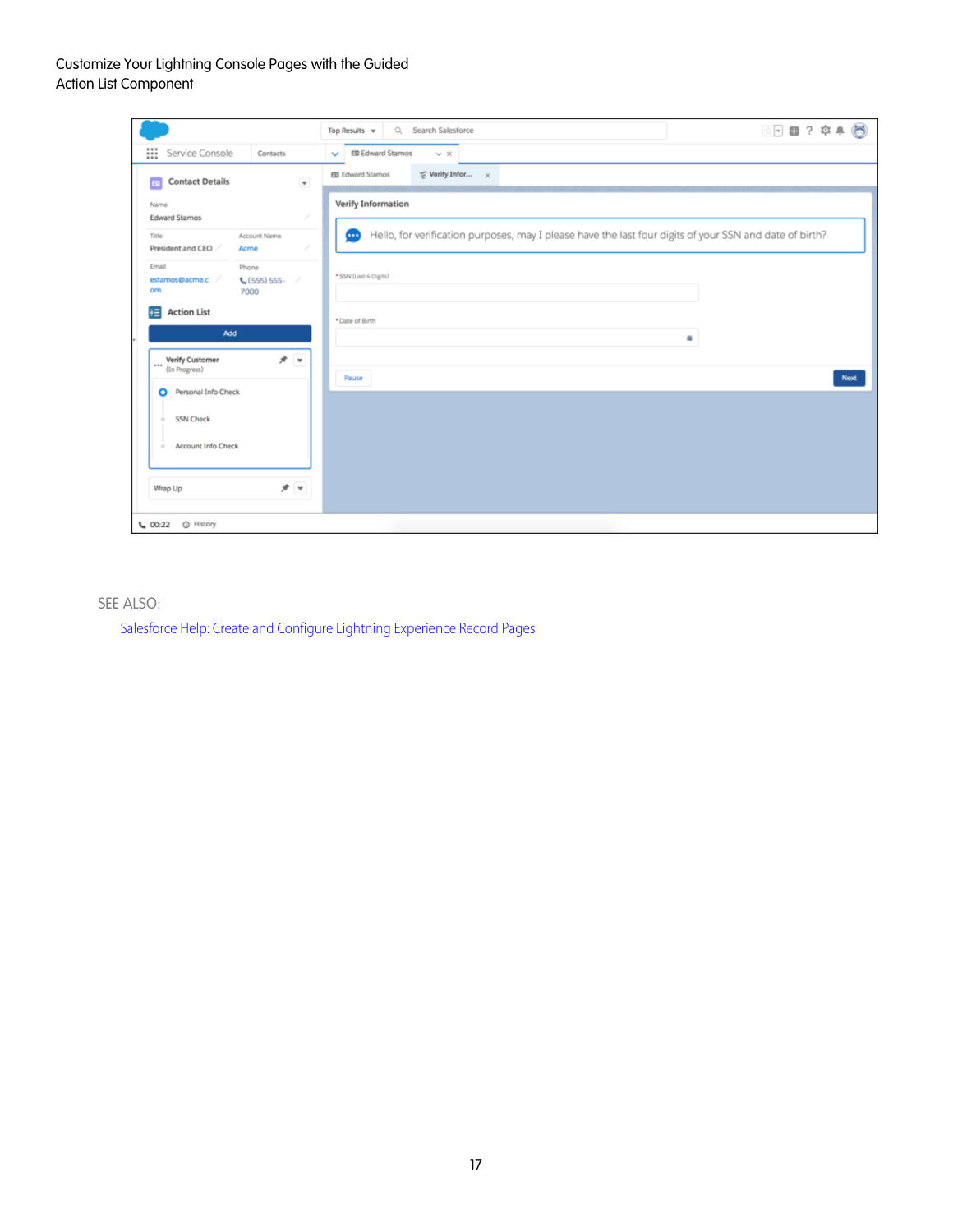# <span id="page-21-0"></span>INTEGRATE LIVE AGENT WITH LIGHTNING GUIDED ENGAGEMENT

Customers who chat with you are often looking for quick and immediate resolutions to their problems. Lightning Guided Engagement helps your agents provide consistent and efficient service. Agents can view your business processes in context of the customer chat because flows are presented as subtabs of the Chat Transcript primary tab. Agents see the appropriate actions to take right up front, without having to manually search for them.

Note: Lightning Guided Engagement supports Live Agent in Lightning Experience, which uses Omni-Channel routing.  $\mathbf{Z}$ 

To integrate Live Agent with Lightning Guided Engagement, complete the following steps.

**1.** Set up flows and processes.

Use Cloud Flow Designer to create individual flows. Then use Process Builder to add processes that associate records with specific flows using the RecordAction object.

- **2.** Create a Lightning console record page.
	- **a.** In Lightning App Builder, create a record page for the Live Chat Transcript object using the Console: Pinned Left and Right Sidebars page template.
	- **b.** Add the Guided Action List component to the left column, and place the Chat Body component in the right column.
	- **c.** Edit the Guided Action List channel settings. Specify which flows you want agents to complete first and last and whether to auto-launch the first flow in the list.

**Example:** In this example, the Live Agent Transcript page displays the Guided Action List component and the Chat Body component.

|                                                                                                                                                                                                                                                                | Q. Search Salesforce<br>Top Results v                                                                                           | ☆□■? 卒 ● ◎                                                                                                                                                                                                                                                             |
|----------------------------------------------------------------------------------------------------------------------------------------------------------------------------------------------------------------------------------------------------------------|---------------------------------------------------------------------------------------------------------------------------------|------------------------------------------------------------------------------------------------------------------------------------------------------------------------------------------------------------------------------------------------------------------------|
| ∷<br>Service Console<br>Contacts                                                                                                                                                                                                                               | $\cdot$ © 00000313<br>$\vee$ $\times$<br>$\sim$                                                                                 |                                                                                                                                                                                                                                                                        |
| ¢Ξ<br><b>Action List</b><br>Add<br><b>Verify Customer</b><br>$\mathbf{v}$<br>$$<br>└<br>(In Progress)<br>Account Info Check<br>۵<br>Perfornal Info Check<br>$\circ$<br><b>SSN Check</b><br>$\frac{1}{2} \left( \frac{1}{2} \right) \left( \frac{1}{2} \right)$ | ≤ Verify Cust<br>· @ 00000313<br>$\propto$<br><b>Verify Customer</b><br>First Name<br>Last Name<br>Mother's Maiden Name<br>Next | Hi, How can I help you?<br>Jessica - 3:58 PM<br>I need help with my recent purchase<br>Kanan - 4:00 PM<br>Sure, am glad to to help you today.<br>Jessica - 4:00 PM<br>$\begin{array}{ccc}\n\phi & \pounds & \pounds\n\end{array}$<br><b>End Chat</b><br>Type a message |
| d' Omni-Channel<br>x Macros<br><b><i>Q</i></b> History                                                                                                                                                                                                         |                                                                                                                                 |                                                                                                                                                                                                                                                                        |

SEE ALSO:

[Salesforce Help: Set Up Live Agent in Lightning Experience](https://help.salesforce.com/articleView?id=live_agent_intro_lightning.htm&language=en_US)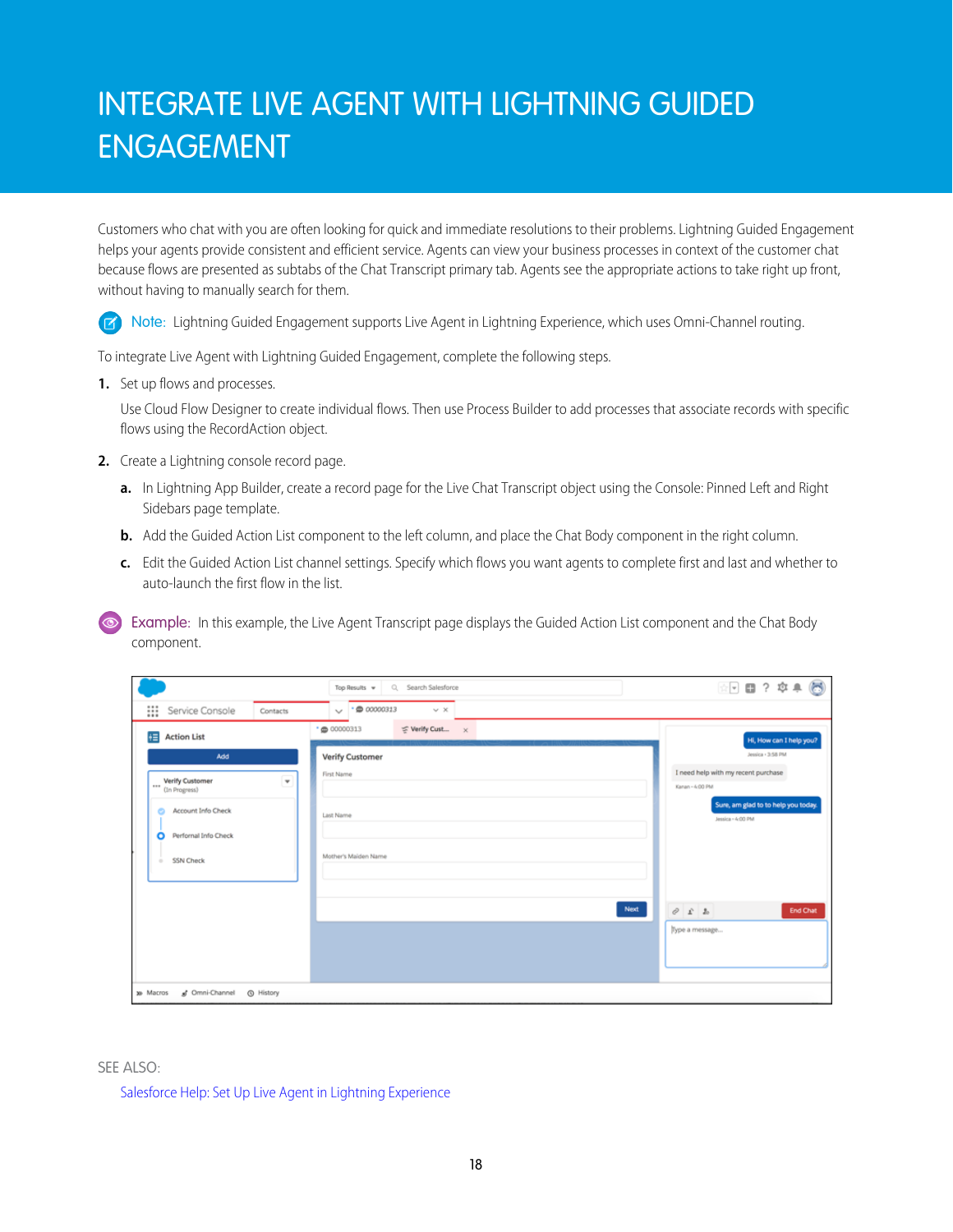# <span id="page-22-0"></span>INTEGRATE OPEN CTI WITH LIGHTNING GUIDED ENGAGEMENT

Open CTI provides a set of APIs that enables third-party telephony services to integrate with Salesforce. Lightning Guided Engagement takes advantage of three Open CTI methods: getSoftphoneLayout(), screenPop(), and searchAndScreenPop().

To integrate Open CTI with Lightning Guided Engagement, complete the following tasks:

**1.** Update your Open CTI implementation to allow incoming calls to screen-pop to flows.

You can also pass call data, such as the phone number or customer name, directly into the flow when it's screen popped.

Use Open CTI API version 42.0 and above with the following methods.

- **•** [getSoftphoneLayout\(\)](https://developer.salesforce.com/docs/atlas.en-us.214.0.api_cti.meta/api_cti/sforce_api_cti_getsoftphonelayout_lex.htm)
- **•** [screenPop\(\)](https://developer.salesforce.com/docs/atlas.en-us.214.0.api_cti.meta/api_cti/sforce_api_cti_screenpop_lex.htm)
- **•** [searchAndScreenPop\(\)](https://developer.salesforce.com/docs/atlas.en-us.214.0.api_cti.meta/api_cti/sforce_api_cti_searchandscreenpop_lex.htm)

Note: Before updating your implementation, make sure that you understand how Open CTI arguments are passed.

Flows can accept input variables, which are also called arguments. The Guided Action List component on a record page automatically attempts to pass the parent record ID to the flow. To use this information, the flow defines an input variable called recordId of type Text. The Open CTI API allows for more complex variable passing. Single variables and collection variables, like lists and arrays, can be passed through the flowArgs parameter available in the screenPop and searchAndScreenPop methods.

### **2.** [Create flows](#page-10-0).

Create an Unknown Caller screen flow for when there's an incoming call and there's no match in Salesforce for the caller. In the Cloud Flow Designer, create a screen flow with fields to verify the caller.

- **•** Add a screen with the fields First Name, Last Name, Phone Number, and Address.
- **•** Add the Record Create data element to create a contact and assign input fields from the screen to the contact fields.
- **•** Set the Unknown Caller screen as your Start Element.

In addition to the Unknown Caller flow, create other flows that you want your users to work with when talking to customers on the phone.

**3.** Configure screen pop settings in the softphone layout.

From Setup, go to the Softphone Layouts page.

For No matching records, select Pop to flow. Then select the flow you created for Unknown Callers.

Note: When you use the Pop to flow option, flows open as primary tabs in the console.

For Single-matching records, select Pop detail page. This setting allows the contact record page to be popped.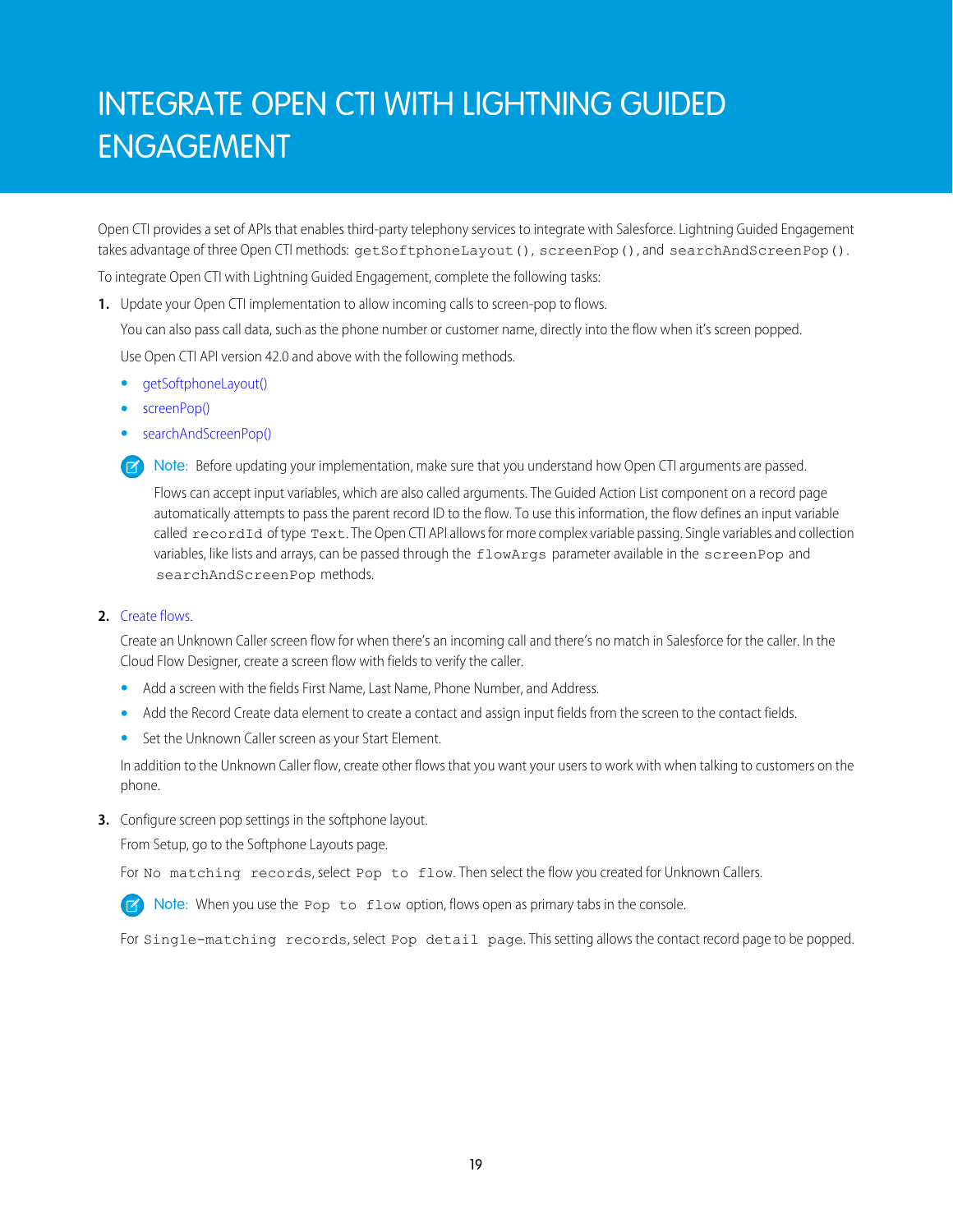| <b>Screen Pop Settings</b>                                                                                                                                            | Help about this section @ |
|-----------------------------------------------------------------------------------------------------------------------------------------------------------------------|---------------------------|
| Screen pops open within: Existing browser window<br>٠                                                                                                                 | Edit                      |
| W No matching records: Pop to flow Unknown Caller<br>Don't pop any screen<br>Pop to new -- None--<br>в<br>Pop to Visualforce page<br>90<br>Pop to flow Unknown Caller | Collapse                  |
| Single-matching record: Pop detail page<br>٠<br>Multiple-matching records: Don't pop any screen<br>٠                                                                  | Edit<br>Edit              |

### **4.** [Customize the contact record page](#page-17-0).

Add the Guided Action List component to the contact page. Use the component's channel settings to configure default flows for the phone channel. That way, when calls match a Salesforce record and users get popped to the contact page, they can see which flows to complete for the call.

SEE ALSO:

[Open CTI Developer Guide](https://developer.salesforce.com/docs/atlas.en-us.214.0.api_cti.meta/api_cti/sforce_api_cti_intro.htm)

[Salesforce Help: Designing a Custom Softphone Layout](https://help.salesforce.com/articleView?id=cti_admin_phonelayoutscreate.htm&language=en_US)

[Salesforce Help: Assigning a Softphone Layout to a User Profile](https://help.salesforce.com/articleView?id=cti_admin_phonelayoutsassign.htm&language=en_US)

Lightning Components Developer Guide[: Set Flow Variable Values from a Lightning Component](https://developer.salesforce.com/docs/atlas.en-us.214.0.lightning.meta/lightning/components_using_flow_inputs_set.htm)